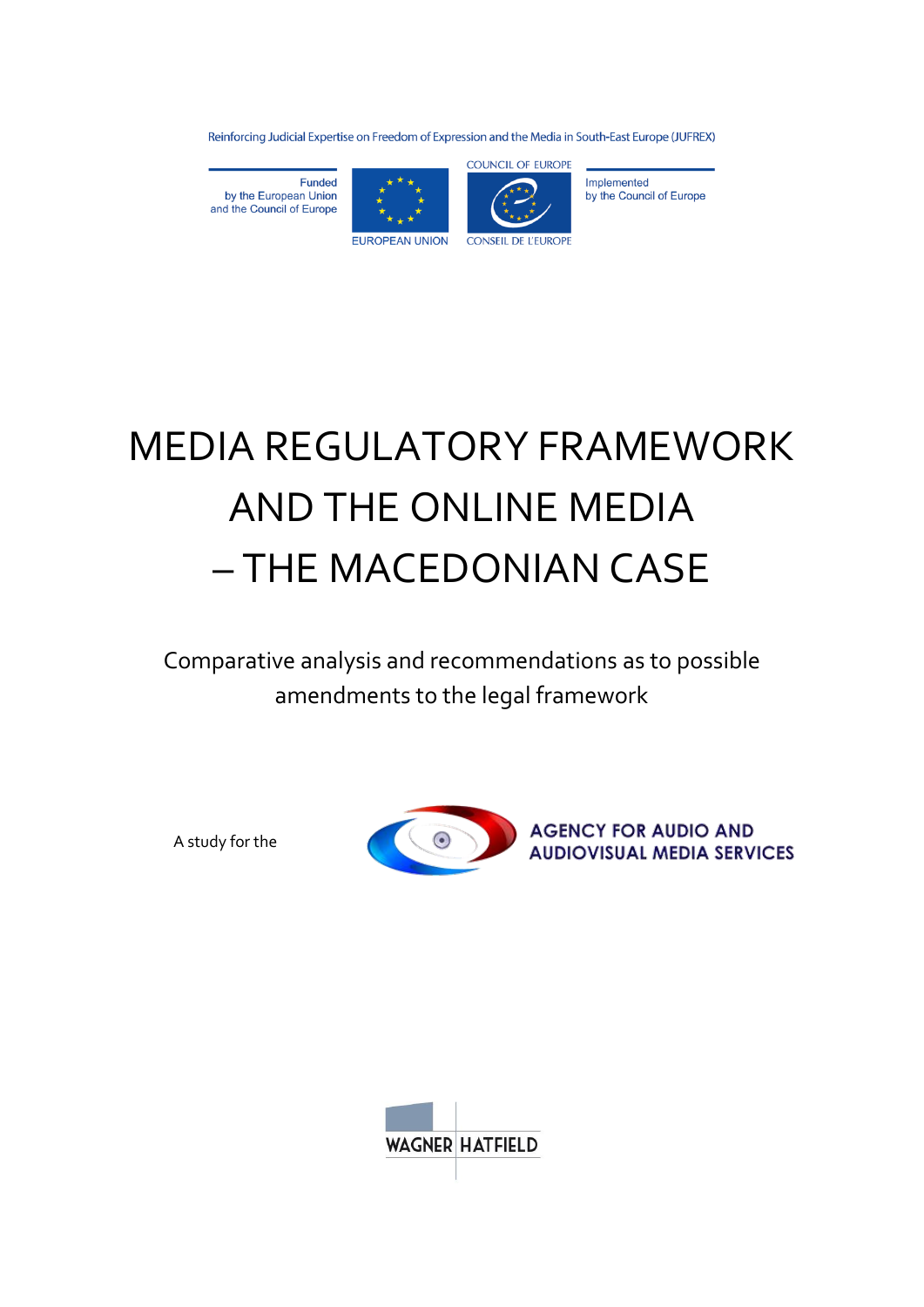# **About the author**

Jean-François Furnémont is since 2014 the Founding Partner of (and Senior Consultant at) Wagner-Hatfield, an independent Brussels-based consultancy specialising in public affairs, policy, regulation and strategy, particularly active in the media sector and digital economy.

Previously, he served as Deputy Director General (2000-2003) and as Director General (2003-2014) of the Conseil supérieur de l'audiovisuel (CSA), the media regulatory authority of the Frenchspeaking Community of Belgium, and was also involved in the Board of the European Platform of Regulatory Authorities (EPRA), first as vice-Chairperson (2008-2011) and later as Chairperson (2011- 2014).

Former freelance journalist specialized in politics and former member of the Board of the Belgian public service media RTBF, Jean-François Furnémont is the author of several political biographies and of numerous publications about media policies and media regulation.

He has a University degree in Journalism and Communication Studies, a post-University degree in International Relations and European policy and an inter-University degree in Public Finances.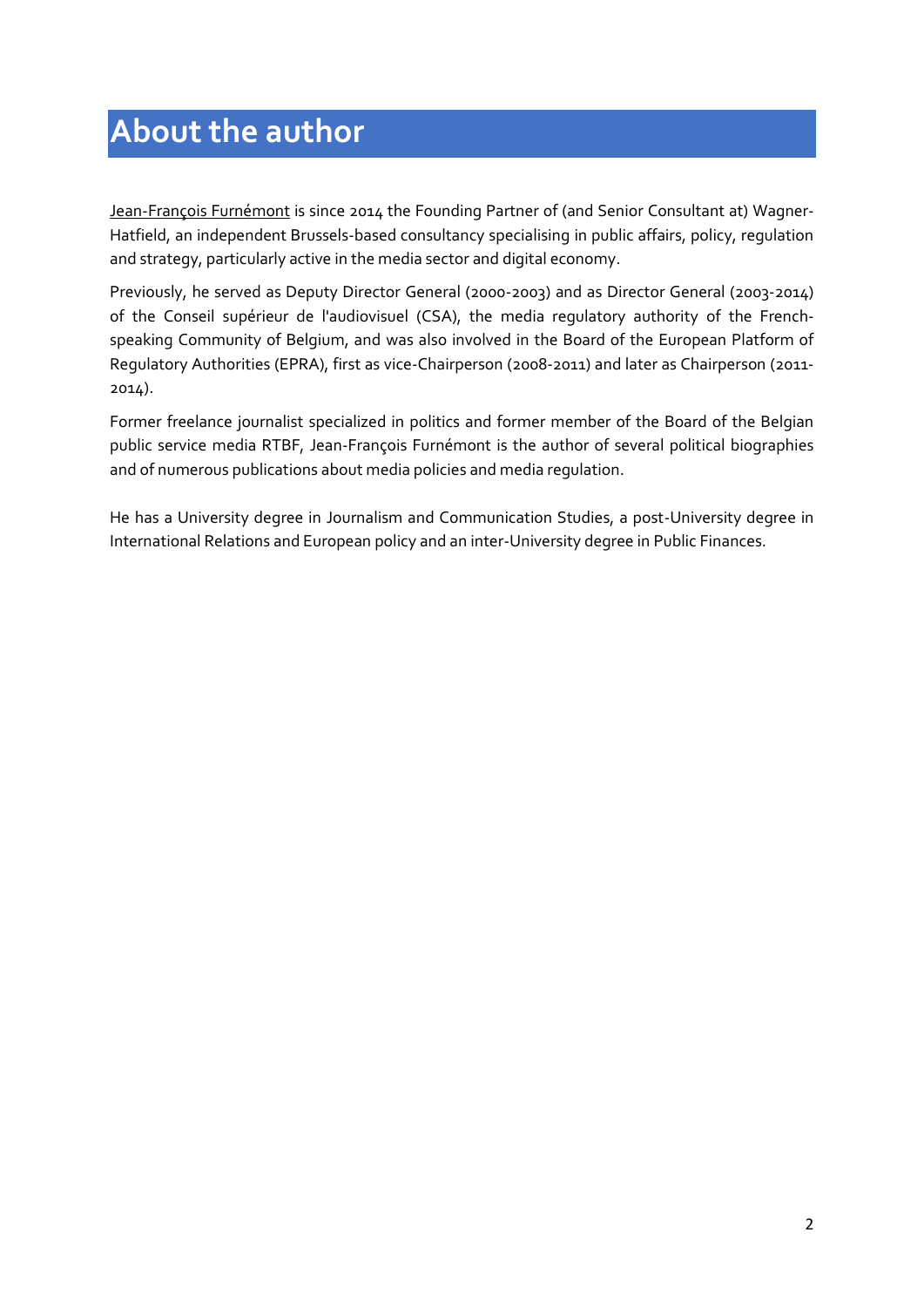# Table of contents

| 1. |        |  |  |
|----|--------|--|--|
|    | 1.1.   |  |  |
|    | 1.2.   |  |  |
| 2. |        |  |  |
|    | 2.1.   |  |  |
|    | 2.1.1. |  |  |
|    | 2.1.2. |  |  |
|    | 2.2.   |  |  |
| 3. | 2.2.1. |  |  |
|    | 2.2.2. |  |  |
|    |        |  |  |
|    | 3.1.   |  |  |
|    | 3.2.   |  |  |
|    | 3.2.1. |  |  |
|    | 3.2.2. |  |  |
| 4. |        |  |  |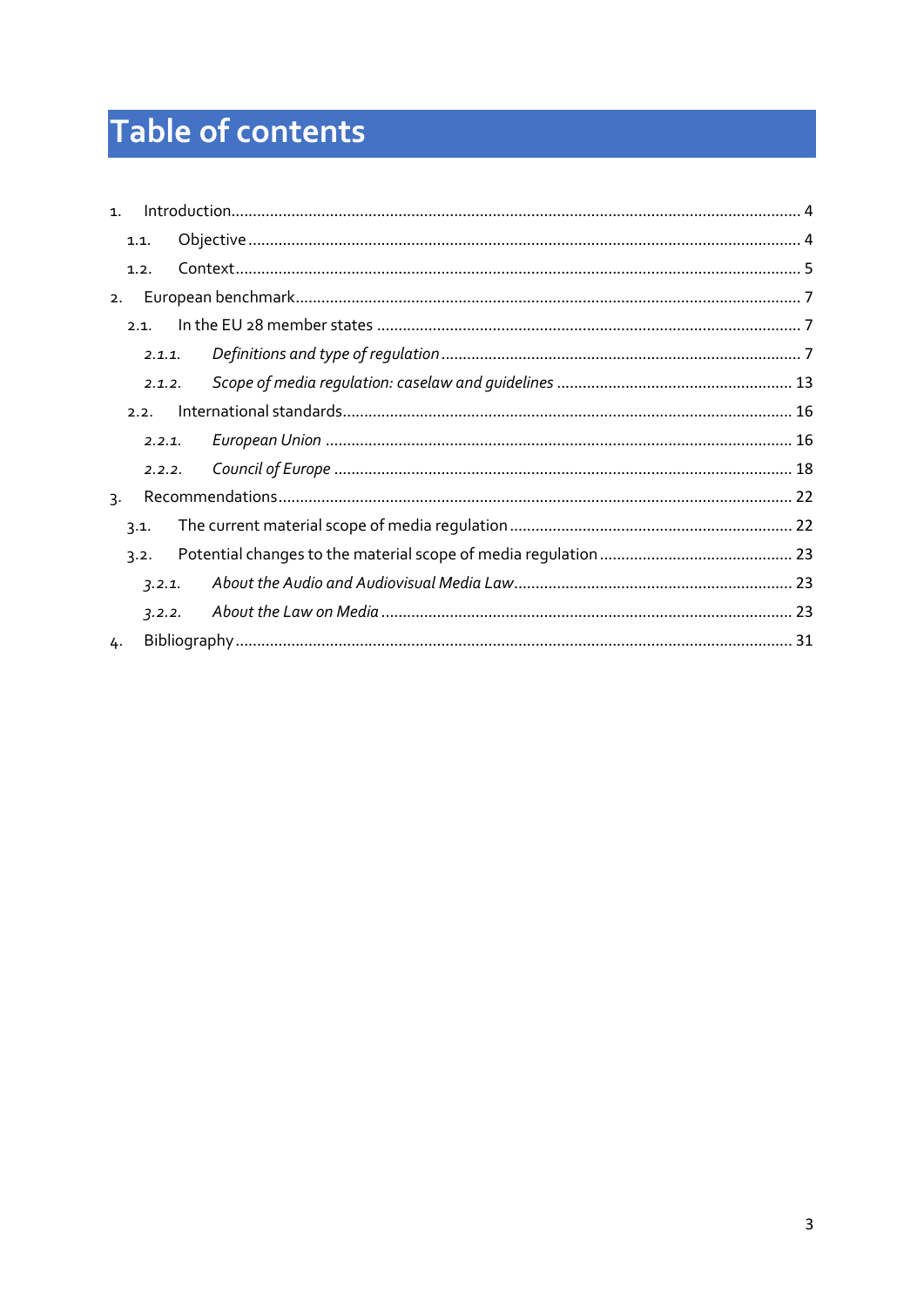# <span id="page-3-0"></span>**1. Introduction**

# <span id="page-3-1"></span>**1.1. Objective**

This study was commissioned by the Council of Europe at the request of the Macedonian media regulatory authority (Agency for Audio and Audiovisual Media Services, hereinafter AAAMS),<sup>1</sup> with two main objectives:

- To determine if, in the EU 28 member states, audiovisual media regulation extends further than its normal scope (normality being understood as the scope resulting from their correct implementation of the current Audiovisual Media Services Directive – hereinafter AVMSD)<sup>2</sup> and, when indeed regulation goes beyond such a scope, what kind of regulation it implies for the media outlets which are falling under this scope. This objective naturally implies to identify which EU 28 member states define in their media laws terms commonly used such as *"online media"* or *"website"*, but also specific terms which have appeared in some Macedonian laws in recent years such as *"electronic publication"* and *"internet portal"*. 3
- To make recommendations as to possible amendments to the existing Macedonian regulatory framework, taking into account these EU 28 practices, the Council of Europe standards and recommendations and the existing definitions of *"media"* and *"media content"* currently present in the Law on Media, according to which:
	- o *"The media are means of providing public information i.e. any type of communication, such as: newspapers, magazines, radio and television programmes, teletext, and other forms of daily and periodical publication of edited programme content in a written form, as sound or picture in order to inform and satisfy cultural, educational and other needs of the general public. Media shall exclude bulletins, catalogues or other types of publications regardless of the form of publication intended solely for the publication of advertising, the education system or business correspondence, the work of companies, institutions, associations, political parties, state and judicial bodies, public enterprises, legal entities with public competencies and religious organisations. Media are not considered newspapers and bulletins of educational institutions, the Official Gazette of the Republic of Macedonia, publications of the local self-government units, posters, leaflets, brochures and placards.*
	- o *Media content shall mean all types of information (news, opinions, announcements, reports and other information), as well as copyright works which are published, and transmitted through media."*

 $^{\rm 1}$ In Macedonian Агенцијата за аудио и аудиовизуелни медиумски услуги.  ${\rm http://armu.mk/}$ 

 $^2$  Directive 2010/13/EU of the European Parliament and of the Council of 10 March 2010 on the coordination of certain provisions laid down by law, regulation or administrative action in Member States concerning the provision of audiovisual media services (Audiovisual Media Services Directive), codified version, OJ L 95/1. <http://eur-lex.europa.eu/legal-content/EN/ALL/?uri=CELEX:32010L0013>

<sup>&</sup>lt;sup>3</sup> The scope of this aspect of the study is strictly limited to sector-specific media laws and therefore does not include other potentially relevant information which might be present in other laws such as civil, penal, commercial, corporate, copyright, electoral or tax laws and codes.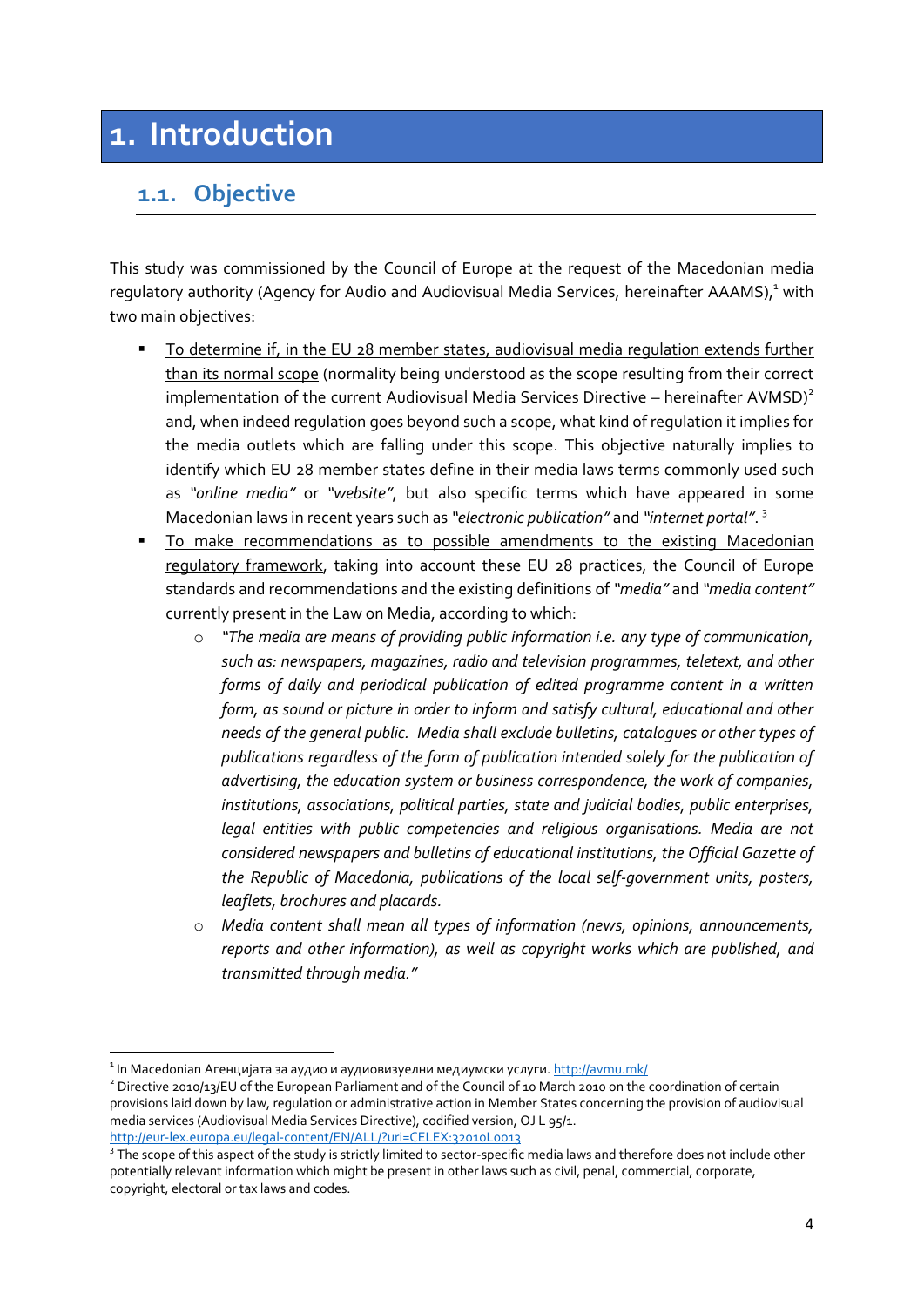### <span id="page-4-0"></span>**1.2. Context**

The scope of media regulation has been a contentious national issue in for several years.

During the legislative process which led to the adoption of the Law on Media and the Law on Audio and Audiovisual Media Services in December 2013,<sup>4</sup> several international organisations and NGO's expressed their concern about potential application of traditional statutory regulation (i.e. stipulated by primary and secondary legislation, created, adopted and implemented within the power of the State) to most if not all kinds of media, including media which, in the EU regulatory framework, clearly fall outside the scope of media regulation. For example:

- The Directorate General for Human Rights and the Rule of Law of the Council of Europe warned that *"regulating all mass media in one law entails the danger of inconsistencies, overregulation and lack of clarity for the addressees of such a comprehensive law"* and recommended to "*give more space for self-regulation, at least for the press."* 5
- In several opinions, the Office of the Representative on Freedom of the Media of the OSCE highlighted that *"the main objections to the draft Law concern printed and electronic publications and the requirements made on them for registration"* and recommended that *"these provisions should be deleted completely as there is no need for registration of such publications in addition to what follows from other laws (for tax and business purposes) and any registration requirements may have a chilling effect on freedom of the media."* 6
- Article 19 expressed its concerns about the proposal to introduce statutory print media regulation *"as the authorities in Macedonia have not presented any relevant and sufficient reasons for the need to introduce statutory regulation for print media in the country"* and about the proposal to designate the AAAMS as a print media regulator as *"a self-regulatory body is more appropriate to oversee and impose sanctions on print media because such a body is removed from government interference."*<sup>7</sup>

These concerns, which were also shared by local organisations such as the Association of Journalists of Macedonia, $^8$  led to the adoption in December 2013 of two different laws instead of a single one and to the adoption in January 2014 of several amendments to the Media Law, in order to exclude *"electronic publications"* from its scope and to specify that the *"subject to this Law shall not be content published in a medium and no provision of this Law shall be construed in a manner that means regulation of content."*

Yet, the debate about the scope of media regulation resurfaced in 2016 with the adoption of the Electoral Code, which imposes not only on audiovisual media service providers but also on *"internet portals"* the obligation to provide a fair, balanced and impartial coverage of election campaign and

**<sup>.</sup>** <sup>4</sup> Both laws are available a[t http://avmu.mk/en/legislation/domestic-legislation/laws/](http://avmu.mk/en/legislation/domestic-legislation/laws/)

<sup>5</sup> Opinion available a[t http://mdc.org.mk/wp-content/uploads/2013/06/Opinion-of-the-Council-of-Europe-on-Macedonian-](http://mdc.org.mk/wp-content/uploads/2013/06/Opinion-of-the-Council-of-Europe-on-Macedonian-Draft-Law-on-Media.doc)[Draft-Law-on-Media.doc](http://mdc.org.mk/wp-content/uploads/2013/06/Opinion-of-the-Council-of-Europe-on-Macedonian-Draft-Law-on-Media.doc)

 $^6$  Legal analysis available at <u>https://www.osce.org/fom/102135</u>. Subsequent analysis of various versions of the draft laws are also available a[t https://www.osce.org/fom/103488](https://www.osce.org/fom/103488) an[d https://www.osce.org/fom/103791](https://www.osce.org/fom/103791)

<sup>7</sup> Opinion available at<http://mdc.org.mk/en/komentarite-na-article-19-na-predlozenite-mediumski-zakoni>

 $^8$  See for example the summary of the media situation available at  $\underline{\text{http://www.znm.org.mk/drupal-}}$ 

[<sup>7.7/</sup>sites/default/files/Summary%20of%20the%20Media%20Situation%20in%20Macedonia%20November%202014.pdf](http://www.znm.org.mk/drupal-7.7/sites/default/files/Summary%20of%20the%20Media%20Situation%20in%20Macedonia%20November%202014.pdf)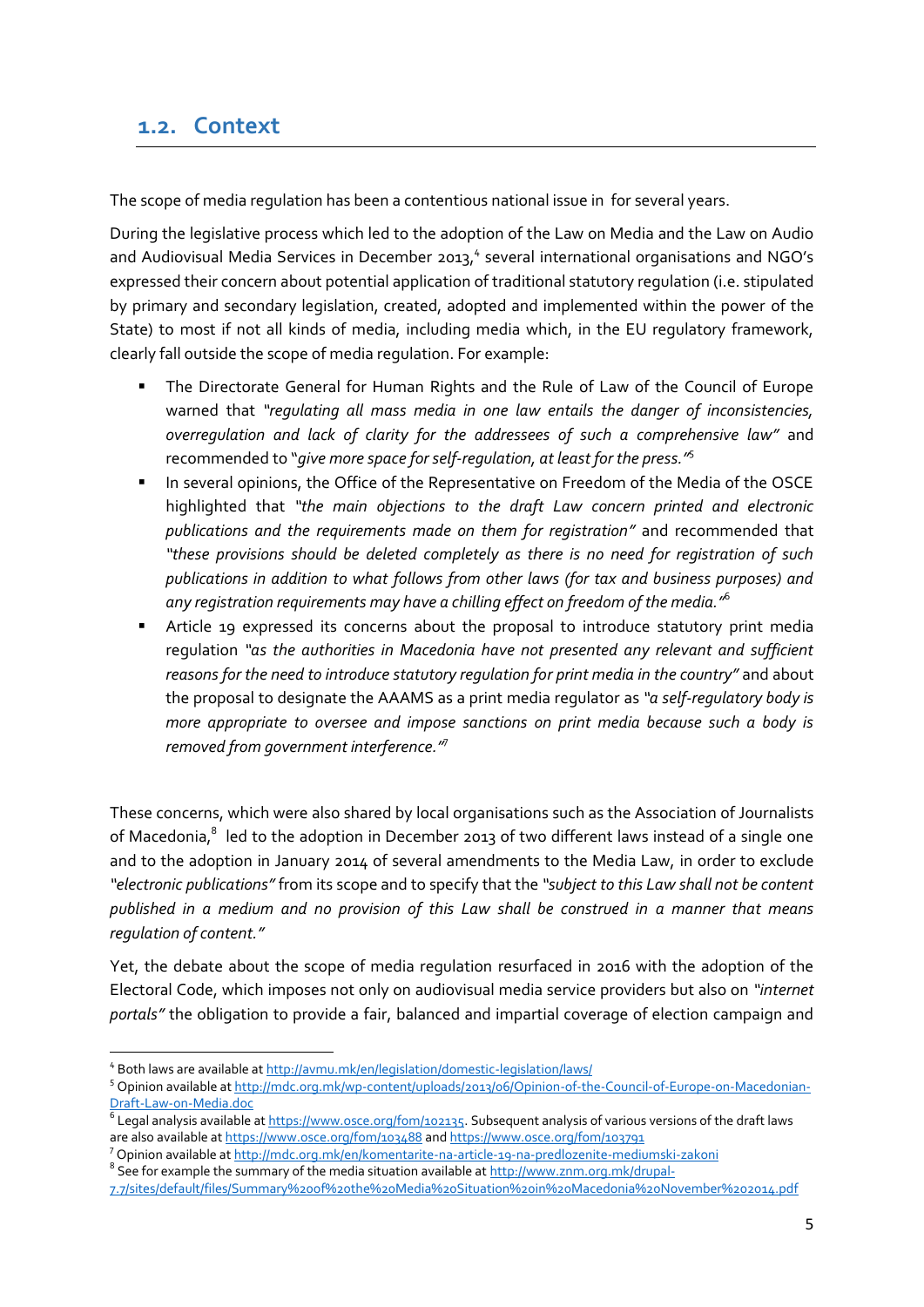imposes on the AAAMS to monitor this obligation. Arguing that neither the Electoral Code nor any other law defines what an *"internet portal"* is, the AAAMS concluded that it was not in a position to fulfil this task *"until proper legal conditions are set."* 9

 9 Agency's Stance regarding the Obligation to Conduct Monitoring of Election Media Coverage by Internet Portals. Available a[t http://avmu.mk/wp-content/uploads/2017/06/monitoring\\_of\\_internet\\_portals.doc](http://avmu.mk/wp-content/uploads/2017/06/monitoring_of_internet_portals.doc)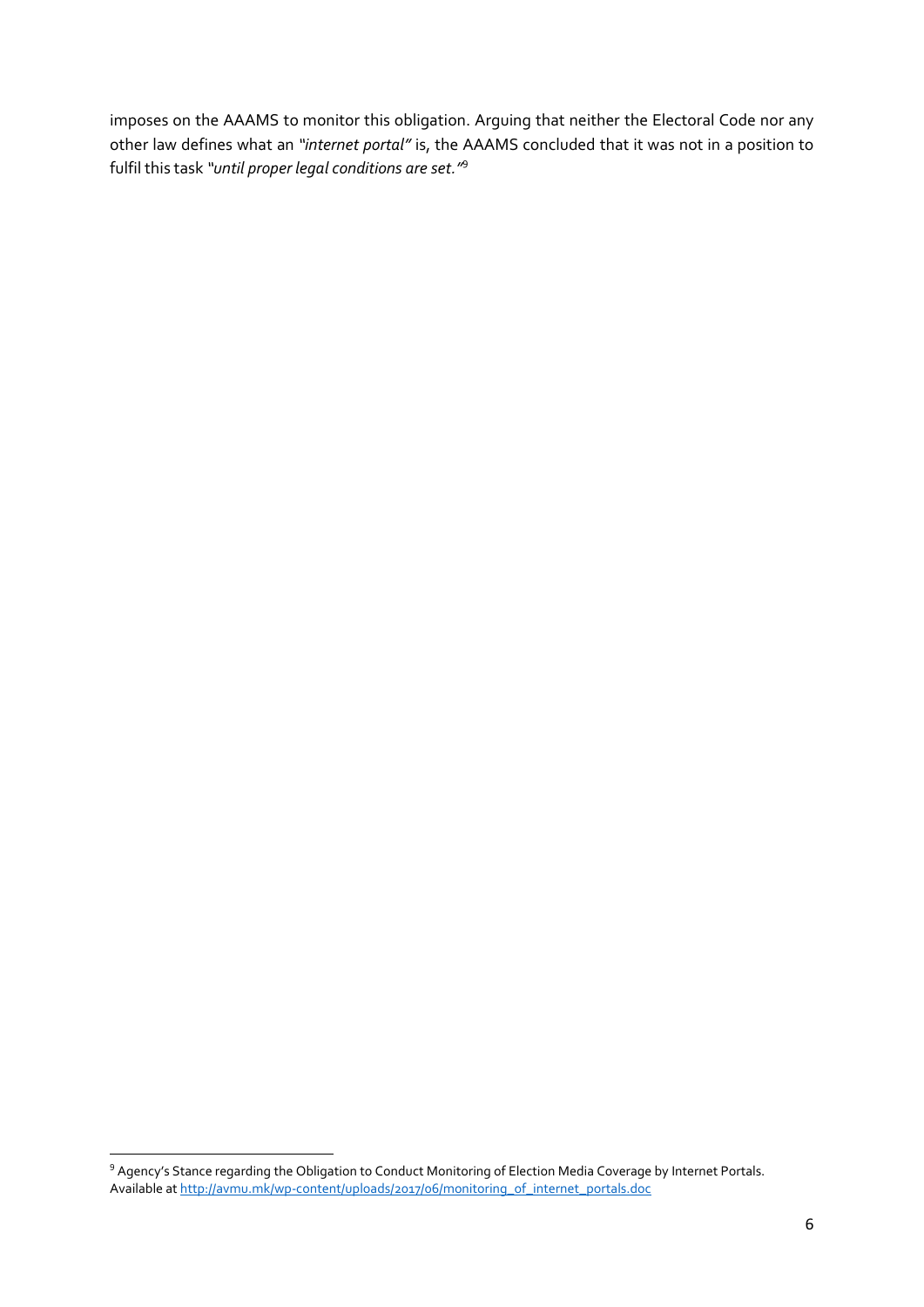# <span id="page-6-0"></span>**2. European benchmark**

# <span id="page-6-1"></span>**2.1. In the EU 28 member states**

In the EU member States, the material scope of the media regulatory framework is limited to audiovisual media services as defined by the AVMS Directive and therefore does not include content requirements on online media which are not mainly audiovisual ones.

Yet, it is worth mentioning that in a few countries (section 2.1.1.), either in the audiovisual law or, more often, in a specific media law, some definitions of online media (or electronic media or similar concepts) are provided. These definitions are sometimes accompanied by minimal administrative obligations such as entering a public register, but in no case this means that there is some form of content regulation similar to the one which is imposed on audiovisual media services providers. It is even, in all cases, the contrary: the objective of the law is rather to prevent the appearance of sectorspecific content regulation for print or online press and to safeguard full freedom of expression.

It is also worth mentioning (section 2.1.2) the various guidelines which have been adopted by audiovisual media regulators about the scope of media regulation, with a view to avoid a too broad approach to media regulation.

# <span id="page-6-2"></span>*2.1.1. Definitions and type of regulation<sup>10</sup>*

#### **Austria**

The Federal Act on the Press and other Publication Media (Media Act – MedienG)<sup>11</sup> defines *"periodical electronic medium"* as *"a medium which is electronically a) broadcast (broadcast programme) or b) to be downloaded (website) or c) disseminated in comparable makeup at least four times each year (recurrent electronic medium)."* The purpose of the law is to safeguard the right to freedom of information and expression, to guarantee complete freedom of media outlets, to protect journalists, to ensure civil and penal responsibility of the media and legal submission of the media by the Austrian National Library.

This Act does not give any power to the media regulatory authority (Komm Austria) to regulate online media. Audiovisual media regulation is governed by another Act, i.e. the Federal Act on Audio-visual Media Services (Audio-visual Media Services Act – AMD-G).<sup>12</sup>

#### **Croatia**

 $\overline{a}$ 

<sup>&</sup>lt;sup>10</sup> As already mentioned, the scope of this aspect of the study is strictly limited to sector-specific media laws and therefore does not include other potentially relevant information which might be present in other laws such as civil, penal, commercial, corporate, copyright, electoral or tax laws and codes. It is based on the information provided by local experts (and therefore do not pretend to be fully exhaustive) and on unofficial translations of legal texts.

<sup>&</sup>lt;sup>11</sup> Available a[t https://www.ris.bka.gv.at/Dokumente/Erv/ERV\\_1981\\_314/ERV\\_1981\\_314.html](https://www.ris.bka.gv.at/Dokumente/Erv/ERV_1981_314/ERV_1981_314.html)

<sup>12</sup> Available at [https://www.ris.bka.gv.at/Dokumente/Erv/ERV\\_2001\\_1\\_84/ERV\\_2001\\_1\\_84.html](https://www.ris.bka.gv.at/Dokumente/Erv/ERV_2001_1_84/ERV_2001_1_84.html)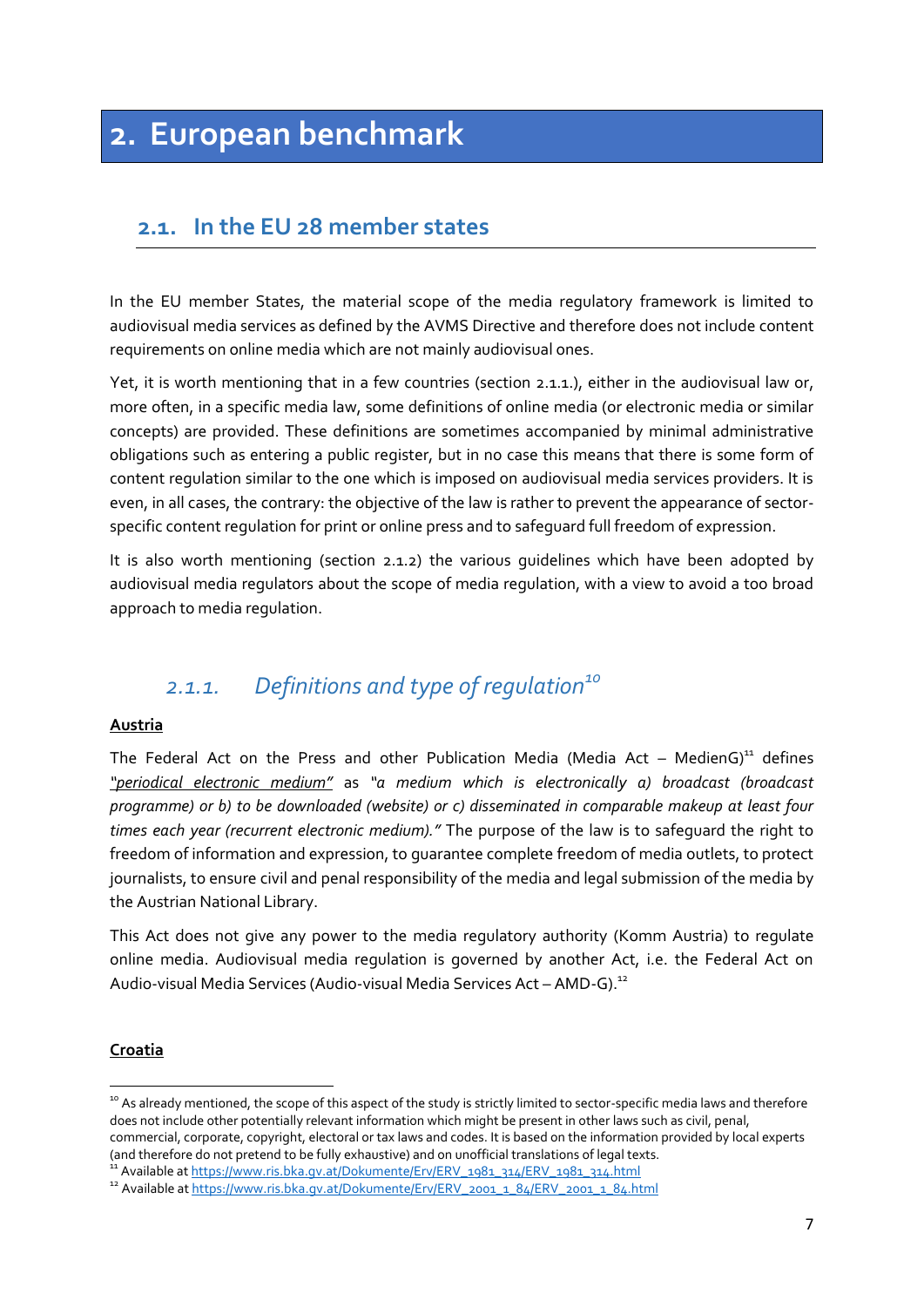The Electronic Media Act<sup>13</sup> defines:

- *"electronic media"* as *"audiovisual programmes, radio programmes and electronic publications"* and
- *"electronic publications"* as *"edited programme contents which the electronic publications providers broadcast daily or periodically via the Internet with a view to provide public information and education"*(article 2).

The Act states that *"(1) Freedom of expression and full programme freedom of electronic media shall be guaranteed. (2) No provision of this Act may be construed in such a manner that it provides the right to censorship or limitation of the freedom of speech and expression of thought"* (article 3).

Pursuant to article 80 of the Act, *"A natural or legal person shall be obliged to submit a request for entry into the Register of electronic publications providers, which is kept with the Electronic Media Council, prior to the first broadcast of the electronic publication."*

The content obligations imposed on electronic publications are those of articles 12 (prohibition of hate speech and discriminatory content), 15 (free of charge publication of official statement in case of war situations or immediate danger to the independence and the integrity of the country), 26 (prohibition of content which offends human dignity, which especially contains immoral and pornographic content, or which in any manner encourages, promotes and glorifies violence and crime and encourages citizens, especially children and youth, to use tobacco products, alcohol or drugs), and 27 (legal submission of the media).

The Media Act<sup>14</sup> defines:

- *"media"* as *"newspapers and other print media, radio and television programmes, programmes of newspaper agencies, electronic publications, teletext and other forms of daily or periodical publishing of editorial programme contents through the transmission of recording, voice, tone or picture. Media shall not comprise books; school books; bulletins; catalogues or other holders of information publishing intended exclusively for educational, scientific and cultural process, advertising, business communication, internal operations of trade companies, institutes and institutions, associations, political parties, religious and other organizations; school papers; the "Official Gazette" of the Republic of Croatia; official papers of local and regional selfgovernment units and other official releases, posters, leaflets, brochures, banners and video sites without a live picture and other free information, unless otherwise stipulated by this Act"* and
- *"programme contents"* as *"information of all kinds (news, opinions, notifications, messages and other information) and other authors' works published through the media with the intention of informing and satisfying cultural, scientific, educational and other needs of the public."*

In the same spirit as the Electronic Media Act, the Media Act states that *"(1) The freedom of expression and freedom of the media shall be guaranteed. (2) Freedom of the media shall comprise in particular: freedom of the expression of opinion, independence of the media; freedom to collect, research, publish and disseminate information for the purpose of public informing; pluralism and diversity of media, free flow of information andopenness of the media to different opinions, beliefs and various contents, accessibility to public information; respect for the protection of human personality,* 

<sup>13</sup> Available a[t http://www.e-mediji.hr/repository\\_files/file/502/](http://www.e-mediji.hr/repository_files/file/502/)

<sup>&</sup>lt;sup>14</sup> Available at [http://www.e-mediji.hr/repository\\_files/file/726/](http://www.e-mediji.hr/repository_files/file/726/)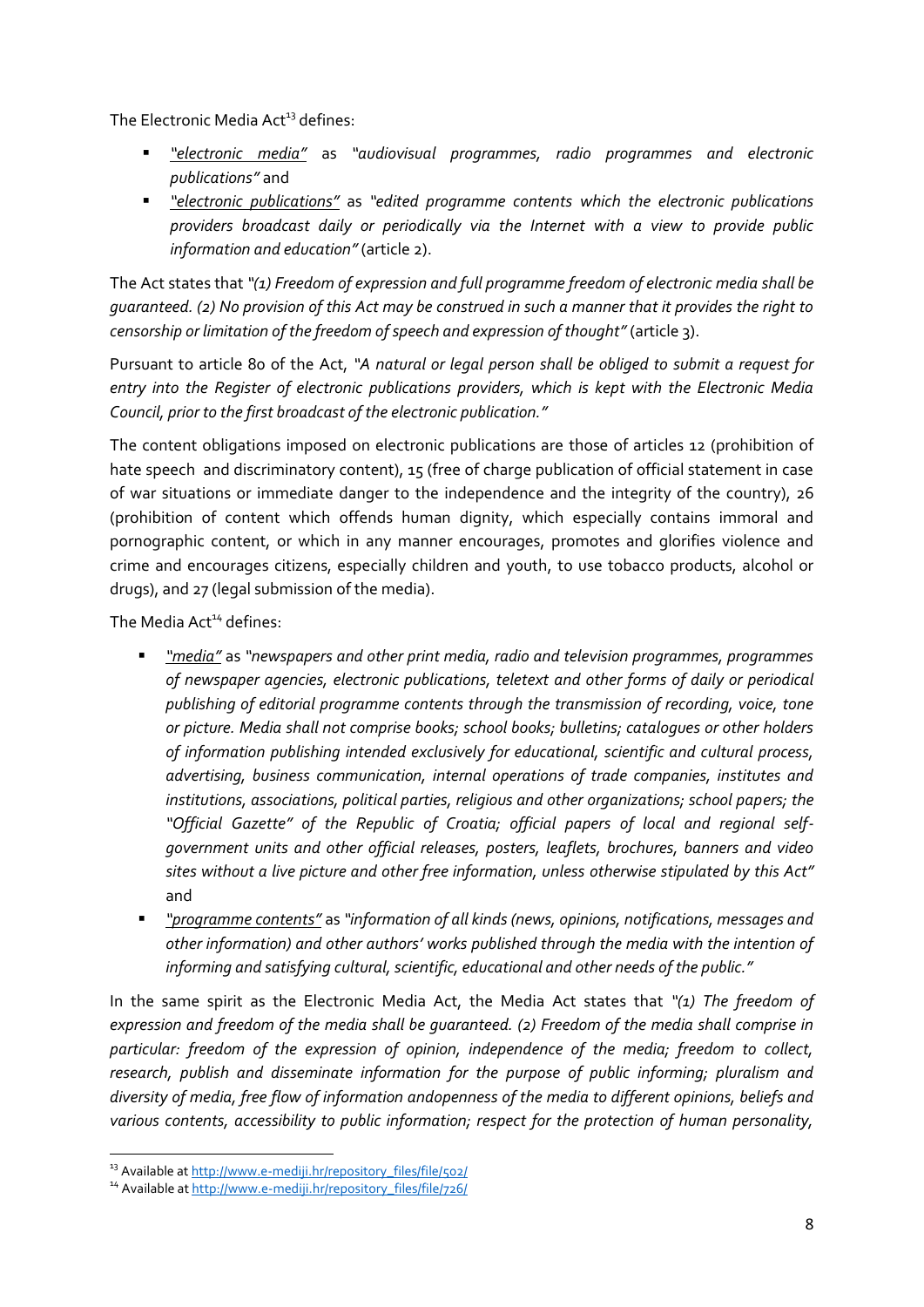*privacy and dignity; freedom to establish legal persons for the performance of activities in public informing, printing and distribution of press and other media from the country and abroad, production and publishing of radio and television programme, as well as other electronic media; autonomy of editors in chief, journalists and other authors of programme contents in compliance with the professional codex. (3) Limitations to the freedom of the media shall be permitted only when and to the extent necessary in a democratic society in the interest of national security, territorial integrity or public peace and order, prevention of disorder or criminal acts, protection of health and morality, protection of the reputation or rights of others, prevention of disclosing confidential information or for the purpose of preserving the authority and impartiality of the judiciary solely in a manner stipulated by law"* (article 3). Article 4 adds that *"(1) Nobody shall have the right to influence the programme content of the media by use of pressure or misuse of their position, or in any other manner illegally limit the freedom of the media. (2) The court shall decide on violations of the freedom of expression and freedom of the media."*

The only content obligation, deriving from common law, is mentioned in article 4 (4) which states *"It shall be prohibited to transmit programme contents in the media which incite or glorify ethnic, racial, religious, gender or other inequality or inequality on the basis of sexual orientation, as well as ideological and state creations on the basis of such foundations, and to provoke ethnic, racial, religious, gender or other animosity or intolerance, animosity or intolerance on the basis of sexual orientation, to incite violence and war."* There are also basic requirements in terms of publication of information intended to ensure the transparency of ownership and management of the media outlet (article 15) and the right to correction or reply (articles 40-55) with a special requirement on electronic publications that "the correction and information it pertains to shall be marked and linked" (article 41).

#### **Finland**

The Act on the Exercise of Freedom of Expression in Mass Media<sup>15</sup> defines *"network publication"* as *"a set of network messages, arranged into a coherent whole comparable to a periodical from material produced or processed by the publisher, and intended to be issued regularly"* (section 2).

The purpose of the law is to safeguard freedom of expression to ensure civil and penal responsibility of the media and to make sure that *"interference with the activities of the media shall be legitimate only in so far as it is unavoidable, taking due note of the importance of the freedom of expression in a democracy subject to the rule of law"* (section 1).

This Act does not give any power to the media regulatory authority to regulate online media. Audiovisual media regulation is governed by two other Acts, i.e. the Information Society Code<sup>16</sup> and the Act on Audiovisual Programmes.<sup>17</sup>

#### **Hungary**

**.** 

The Act CLXXXV of 2010 on Media Services and Mass Communication<sup>18</sup> defines:

<sup>15</sup> Available a[t http://www.finlex.fi/fi/laki/kaannokset/2003/en20030460.pdf](http://www.finlex.fi/fi/laki/kaannokset/2003/en20030460.pdf)

<sup>16</sup> Available at<http://www.finlex.fi/fi/laki/kaannokset/2014/en20140917.pdf>

<sup>17</sup> Available a[t http://www.finlex.fi/fi/laki/kaannokset/2011/en20110710.pdf](http://www.finlex.fi/fi/laki/kaannokset/2011/en20110710.pdf) 

<sup>&</sup>lt;sup>18</sup> Available at [http://nmhh.hu/dokumentum/106487/act\\_clxxx\\_on\\_media\\_services\\_and\\_mass\\_media.pdf](http://nmhh.hu/dokumentum/106487/act_clxxx_on_media_services_and_mass_media.pdf)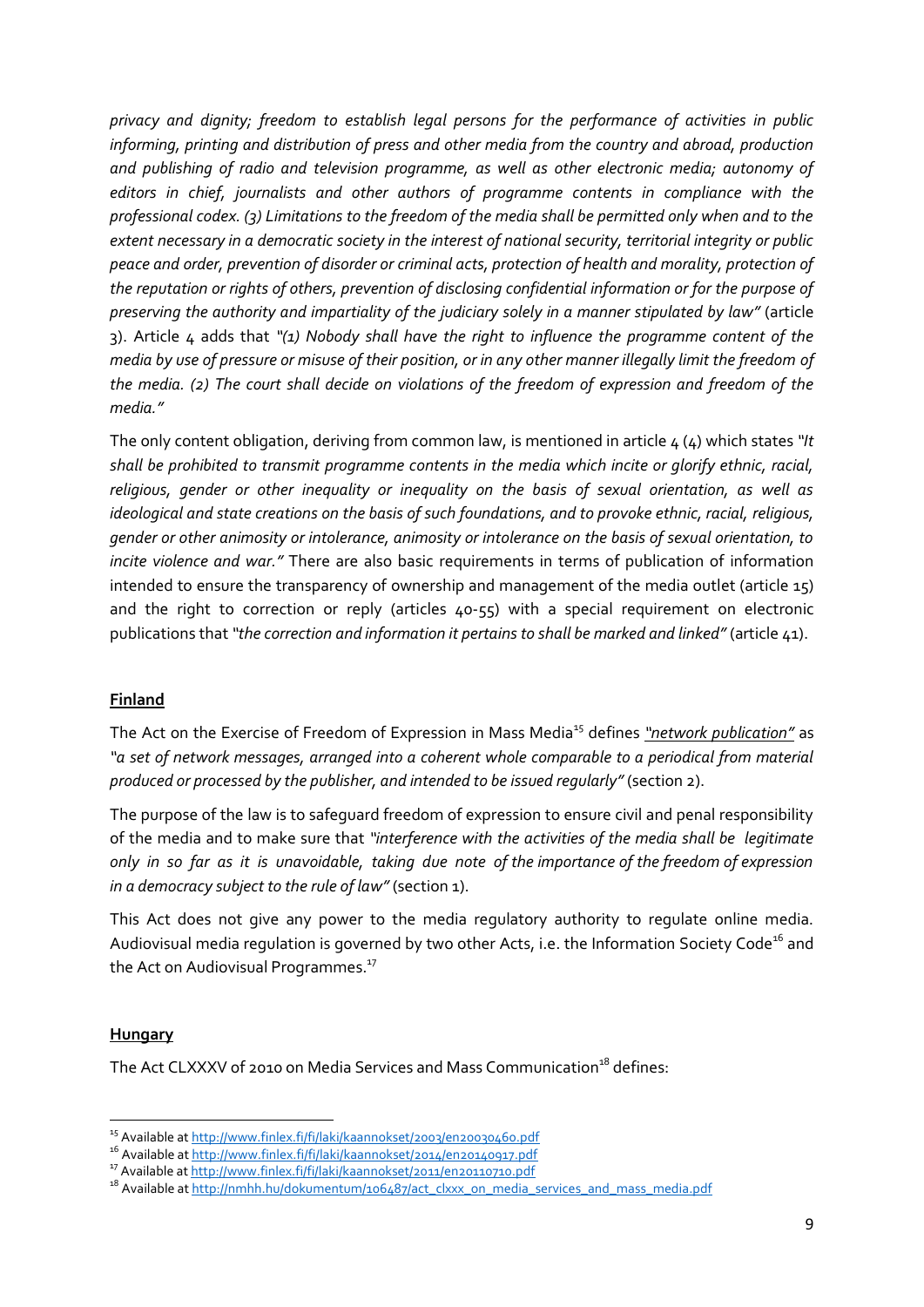- *"press products"* as *"individual issues of daily newspapers or other periodical papers, online newspapers or news portals, which are offered as a business service, for the content of which a natural or legal person has editorial responsibility, and the primary purpose of which is to deliver textual or image content to the general public for information, entertainment or educational purposes, in a printed format or through any electronic communications network. Editorial responsibility shall mean the responsibility for the actual control over the selection and composition of the media content and shall not necessarily result in legal responsibility in connection with the press product. Business service shall mean any independent service of a commercial nature provided on a regular basis, for profit, by taking economic risks"* (article 203(60)) and
- *"publication"* as *"a) any book in a printed or an electronic format, on a disk, cassette or any other physical medium; online and downloadable book; b) any press product in a printed or an electronic format; online and downloadable periodical publication; c) any other printed material (address registers, name registers, publications containing graphics, drawings or photos, maps; flyers; printed postcards, greeting or similar cards; printed pictures, samples, photos; printed calendars; printed business advertisements, catalogues, brochures, poster ads and similar items; other textual publications) excluding printed stickers, postal-, excise duty-, duty-, etc. stamps; stamped papers, cheques, bank notes, share certificates, security papers, bonds, deeds and the like; d) any products of film-, video-, and television programme production (films intended for public showing on celluloid, video cassette, video disc, other physical medium; downloadable films, videos); e) any sound recordings (intended for public showing, recorded tapes, discs, downloadable sound content); f) any musical works (printed musical works, musical works in electronic format, downloadable musical works)"* (article 203  $(22)$ ).

The Act states that *"Media services may be provided and press products may be published freely, information and opinions may be transmitted freely through the mass media, and Hungarian and foreign media services intended for public reception may be accessed freely in Hungary. The content of the media service and the press product may be determined freely, nevertheless the media service provider and the publisher of press product shall be liable for compliance with the provisions of this Act"* (article 3).

There is no licensing or related system for audiovisual media services in Hungary, and press products are subject to the same notification system to the media regulatory authority (NMHH) as audiovisual media services. Each service *"shall be notified to the Office for registration, within sixty days from commencement of the service or activity. The registration shall not be a precondition for starting such a service or activity"* (article 41(2)). The NMHH shall keep a register of linear audiovisual media services, linear radio media services, radio media services, on-demand audiovisual media services, on-demand radio media services, ancillary media services, printed press product, online press products and news portals. The latter are not defined in more details than those provided in the definition of *"press products"*. Each register shall mention the names, contact information of media service providers, press product founders and publishers, as well as the names and titles of the media services and press products and shall be publicly available and accessible on the website of the NMHH (article 41(3)).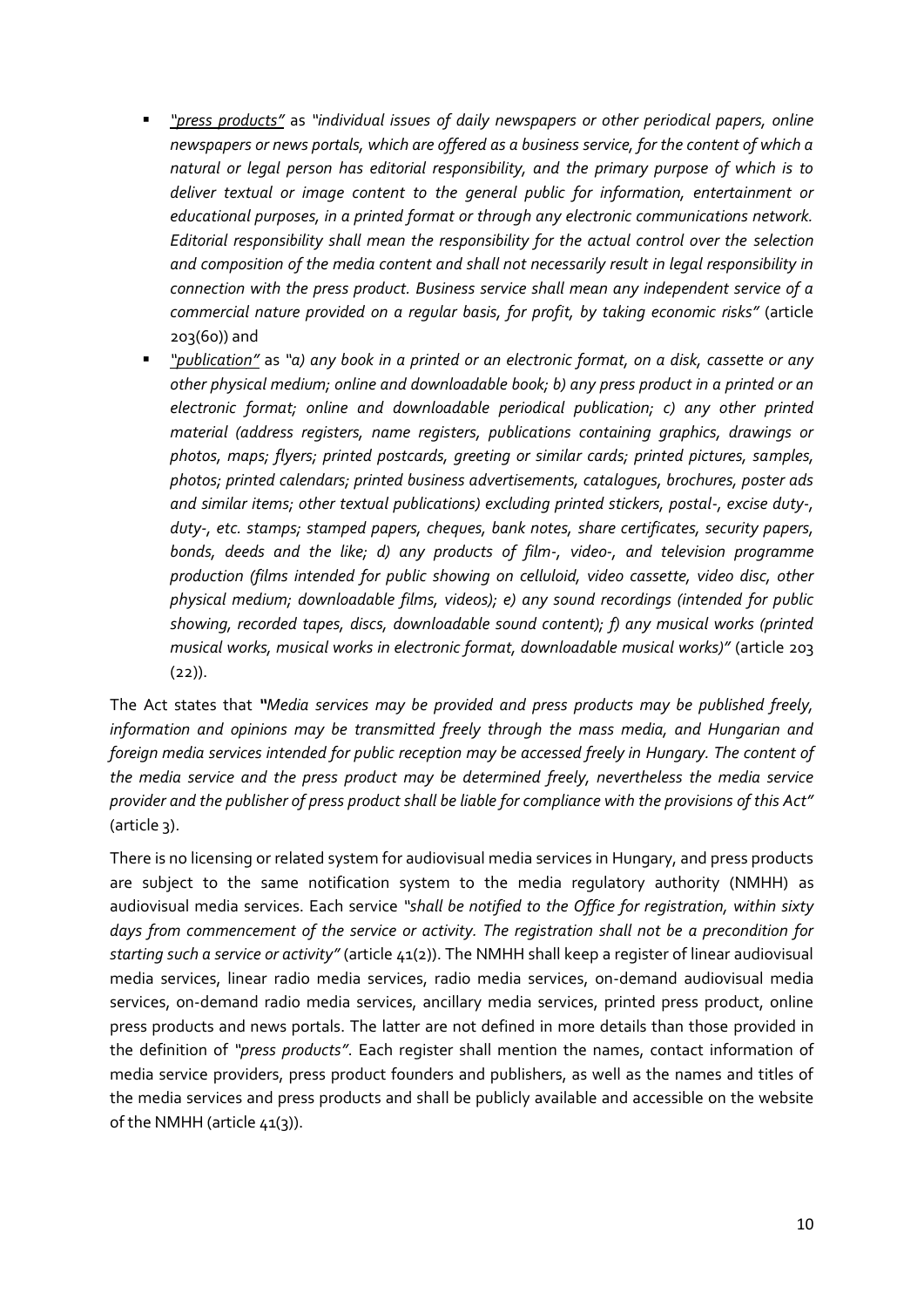More specifically, the Act adds that *"the publisher and founder of the press product shall notify the Office about any changes concerning the registered data within fifteen days. The title of the press product registered in the official register cannot be changed"* (article 46 (7)).

The Act does not determine any specific content obligation imposed on press products.

#### **Latvia**

The Law on the Press and Other Mass Media<sup>19</sup> defines:

 *"press and other mass media"* as *"newspapers, magazines, journals and other periodicals (published at least once every three months, one-time print run of more than 100 copies) as well as electronic media, newsreel, information agencies announcements, audiovisual recordings intended for public distribution. Website can be registered as mass media"* (article 2). The same article adds that *"this Law shall not apply to state authority and administration instructions, laws, regulations, judicial and arbitration practice newsletters, educational and scientific institutions issued materials and local newsletters."*

The law does not provide a specific definition of the term *"website"*.

The Law states that it is *"intended to protect the Latvian Constitution, in which is enshrined the right to freedom of expression"*, that *"the press and other mass media censorship is not allowed"* (article 1) and that *"there shall be no interference in media activities"* (article 4).

The same set of obligations applies to all media, regardless of the technical mean in which they are disseminated, and is limited to basic requirements in terms of delivery of information upon registration, copyright compliance, legal submission and the prohibitions listed in article 7:

- the prohibition *"to publish information that is a state secret or other specifically protected by law secret, which calls for violence and the overthrow of the prevailing order, advocates war, cruelty, racial, national or religious superiority and intolerance, and incites to the commission of some other crimes"*;
- **the prohibition to publish material from pre-trial investigation materials without the written** permission of the prosecutor or the investigator and material that violates the presumption of innocence;
- the prohibition *"to publish the content of correspondence, telephone calls and telegraph*
- *messages of citizens without the consent of the person addressed and the author or their heirs"*;
- **the interference with individuals' personal lives;**
- the prohibition to publish information that violates the natural and legal persons dignity and respect, or that violates business secrets;
- the prohibition *"to publish child pornography and materials which demonstrate against child violence"* as well as *"erotic and pornographic materials in a manner that violates the procedure laid down in laws and regulations governing the erotic and pornographic material movement."*

The media shall be registered in the Latvian Company Register.

Audiovisual media regulation is governed by another Act, i.e. the Electronic Mass Media Law,<sup>20</sup> which does not include any provision related to electronic media.

**<sup>.</sup>** <sup>19</sup> Available (only in Latvian) at <u>https://m.likumi.lv/doc.php?id=64879</u>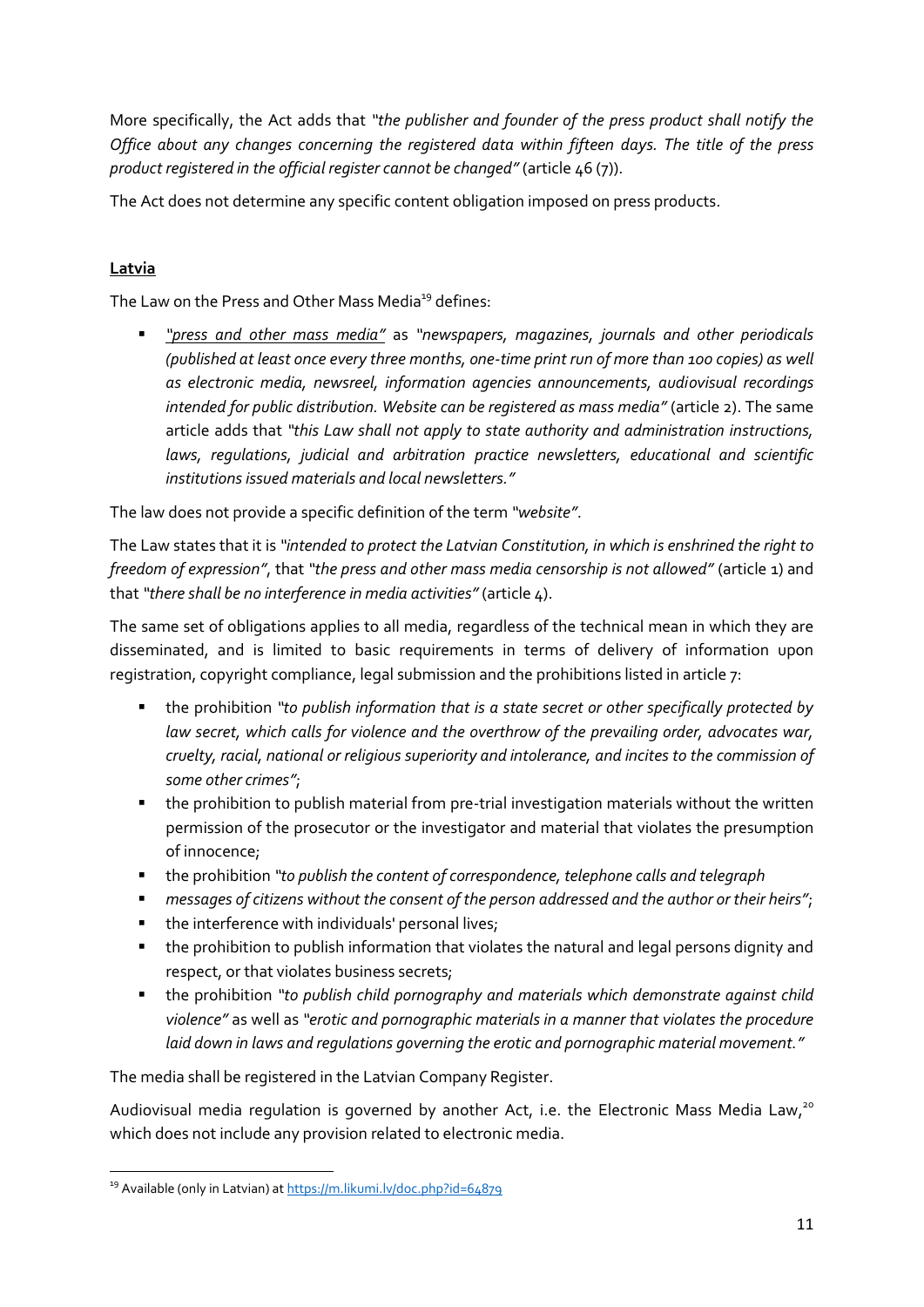#### **Slovenia**

**.** 

The Mass Media  $Act<sup>21</sup>$  defines:

- *"mass media"* as *"newspapers and magazines, radio and television programme services, electronic publications, teletext and other forms of editorially formulated programme published daily or periodically through the transmission of written material, vocal material, sound or pictures in a manner accessible to the public"* and *"programme"* as *"information of all types (news, opinion, notices, reports and other information) and works under copyright disseminated via mass media for the purpose of informing the public, satisfying the public's cultural, educational and other needs, and communicating on a mass basis"* (article 2). The same article adds that *"the term mass media does not cover bulletins, catalogues, other forms of publication of information intended exclusively for advertising, business communication, educational processes or the Internal work of companies, institutions and foundations, societies, political parties, and church and other organisations, school gazettes, the Official Gazette of the Republic of Slovenia and the official gazettes of local communities, other official publications, posters, pamphlets, brochures and banners, and video pages without moving pictures (unpaid reports), unless stipulated otherwise by law."*
- *"electronic publication"* as *"mass media by which legal and natural persons disseminate programme via computer links such that it is accessible to the public at large, irrespective of size"* (article 115). The Mass Media Act dating as far back 2001, it is clear that such a definition is outdated.

The Act states that *"Mass media activities shall be based on freedom of expression, the inviolability and protection of human personality and dignity, the free flow of information, media openness to different opinions and beliefs and to diverse content, the autonomy of editorial personnel, journalists and other authors/creators in creating programme in accordance with programme concepts and professional codes of behaviour, and the personal responsibility of journalists, other authors/creators of pieces and editorial personnel for the consequences of their work"* (article 6).

The same set of obligations applies to all media, regardless of the technical mean in which they are disseminated, and is limited to:

- the commitment of the State to support the exercise of the public interest in the media, including the electronic communications, with the focus on pluralism and democracy (Articles 4-10);
- the specific prohibition of *"the dissemination of programme that encourages national, racial, religious, sexual or any other inequality, or violence and war, or incites national, racial, religious, sexual or any other hatred and intolerance"* (article 8);
- the obligation (with exception of physical persons) related to transparency of ownership and management of the media outlets (articles 23-24);
- the obligation to *"without delay and free-of-charge publish an emergency report in connection with a serious threat to the lives, health or property of the public, to the natural and cultural heritage or to the security of the state"* (article 25);

<sup>&</sup>lt;sup>20</sup> Available a[t http://neplpadome.lv/en/assets/documents/anglu/Electronic%20Mass%20Media%20Law%2012.2014.pdf](http://neplpadome.lv/en/assets/documents/anglu/Electronic%20Mass%20Media%20Law%2012.2014.pdf)

<sup>&</sup>lt;sup>21</sup> Available at [http://www.akos-rs.si/files/APEK\\_eng/Legislation/mass-media-act.pdf](http://www.akos-rs.si/files/APEK_eng/Legislation/mass-media-act.pdf)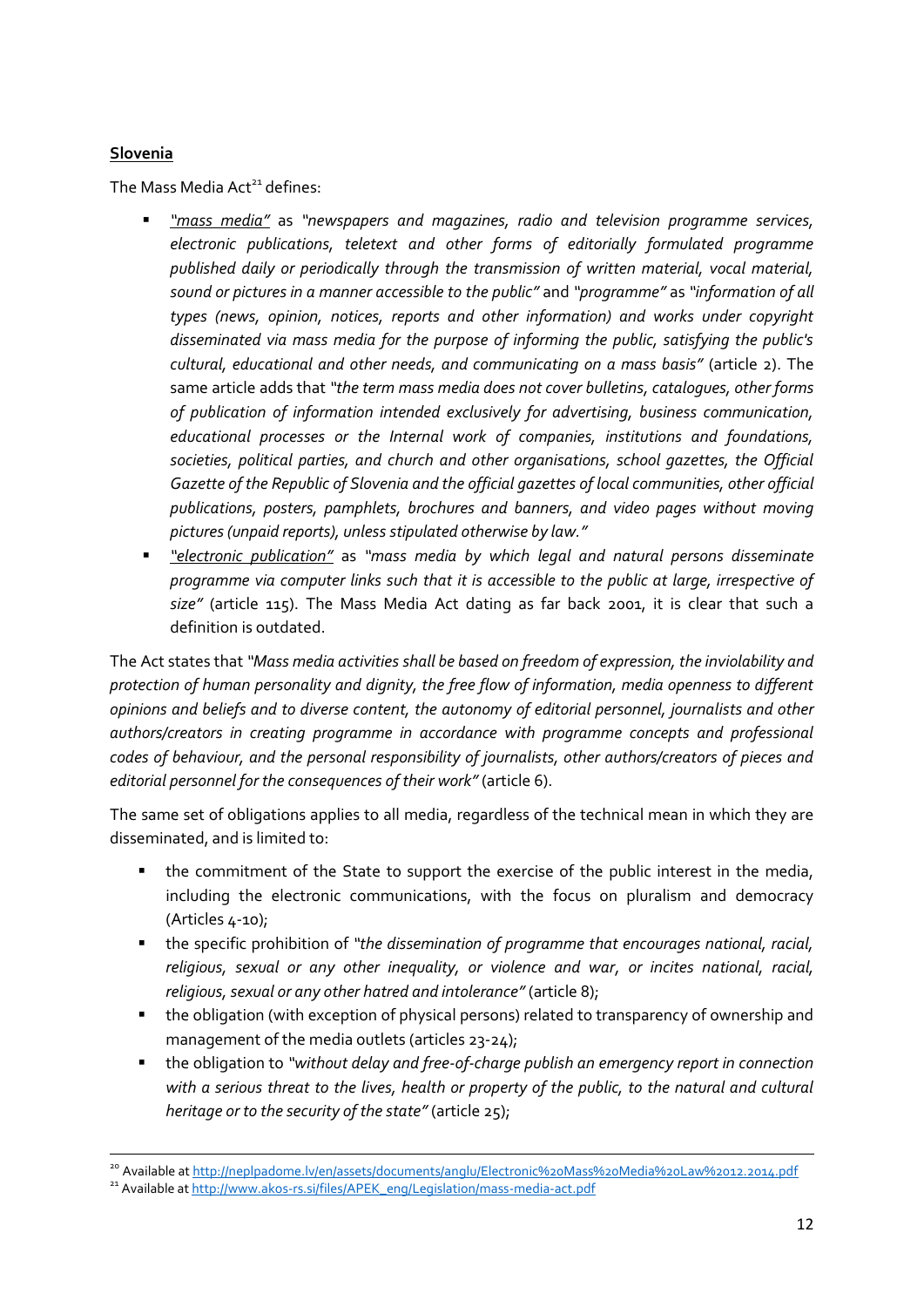- $\bullet$  the obligation to ensure implementation of the right of reply (articles 26-44);
- **basic rights regarding the access to information (article 45);**
- basic principles on advertising such as respect of human dignity and prevention of racial, gender or ethnic discrimination and religious or political intolerance (article 47);
- **P** provision requiring protection of minors in relation to pornography in electronic publications (article 84).

This Act does not give any power to the media regulatory authority (AKOS) to regulate electronic publications. In case of breaches, the competence for adopting decisions on misdemeanours and fines lies with the Culture and Media Inspectorate of the Republic of Slovenia, which is a body under the responsibility of the Ministry of Culture that oversees the implementation of legislation and other regulations and general acts relating to culture and media.

Audiovisual media regulation is governed by another Act, i.e. the Audiovisual Media Services Act),<sup>22</sup> which does not include any provision related to electronic publications.

# *2.1.2. Scope of media regulation: caselaw and guidelines*

<span id="page-12-0"></span>Via caselaw or guidelines of their media regulatory authority, some countries have provided for more detailed elements about the scope of audiovisual media regulation than those provided by the simple transposition of the AVMS Directive. Here again, it should be stressed that none of these decisions or guidelines imply the extension of media regulation to media content which is not mainly composed of audiovisual content.

- **In Austria, by a decision of 2012, Kommunikationsbehörde Austria has examined whether** the distinct video section of a newspaper website (Tiroler Tageszeitung Online, operated by New Media online GmbH) with a catalogue of around 300 videos could be considered as non-linear audiovisual media service.<sup>23</sup> Komm Austria focused not on the length or the volume of the videos but on their content, and on the fact that they were available in a distinct video section of the newspaper website, and concluded that the audiovisual reports on local events and activities, sport reports, film trailers or instructions or actual news events compared to the content of a broadcast and addressed the same audience as television broadcast and therefore could be qualified as an on-demand audiovisual media service. This decision led to the caselaw of the Court of Justice of the European Union which is examined further.
- Other similar cases about autonomous video sections of newspaper websites have been dealt with in Slovakia<sup>24</sup> and in Sweden.<sup>25</sup>
- In Belgium, the Conseil Supérieur de l'Audiovisuel (CSA) has adopted in 2012 guidelines to stakeholders on which non-linear audiovisual media services fall within the scope of media regulation following the transposition of the AVMSD into the Belgian regulatory

 $\overline{\phantom{a}}$ 

<sup>&</sup>lt;sup>22</sup> Available a[t http://www.akos-rs.si/files/APEK\\_eng/Legislation/Act/AKOS-Audiovisual-Media-Services-Act.Unoffical-](http://www.akos-rs.si/files/APEK_eng/Legislation/Act/AKOS-Audiovisual-Media-Services-Act.Unoffical-Translation.pdf)[Translation.pdf](http://www.akos-rs.si/files/APEK_eng/Legislation/Act/AKOS-Audiovisual-Media-Services-Act.Unoffical-Translation.pdf)

<sup>23</sup> Kommunikationsbehörde Austria (2012) *Bescheid KOA 1.95 0/12-048 Auf Antrag der New Media Online GmbH.* Available (only in German) at [https://www.rtr.at/en/m/KOA195012048/29200\\_KOA\\_1.950-12-048.pdf](https://www.rtr.at/en/m/KOA195012048/29200_KOA_1.950-12-048.pdf)

<sup>&</sup>lt;sup>24</sup> Summary available a[t http://merlin.obs.coe.int/iris/2012/9/article38.en.html](http://merlin.obs.coe.int/iris/2012/9/article38.en.html)

<sup>&</sup>lt;sup>25</sup> Summary available a[t http://merlin.obs.coe.int/iris/2013/1/article35.en.html](http://merlin.obs.coe.int/iris/2013/1/article35.en.html)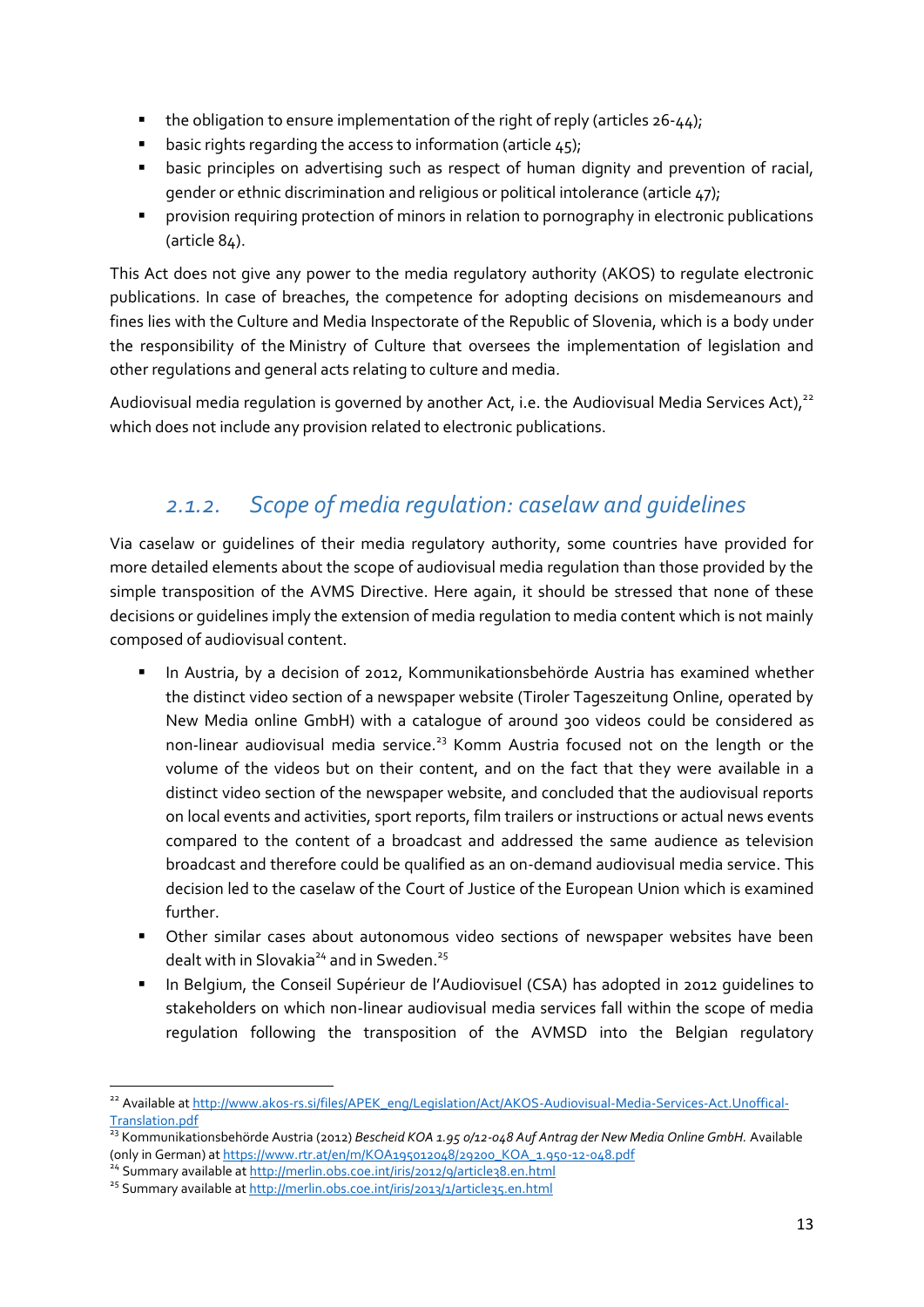framework.<sup>26</sup> The purpose of the recommendations are to safequard legal security and predictability regarding who is subject to regulation and who is not as well as to ensure fair competition between players providing the same type of audiovisual content. The CSA considers that the following services might fulfil the definition of an non-linear audiovisual media service : applications for smartphones, tablets and connected TV's if their content differs from another version of the service that is already delivered by other means, newspaper websites with video section - as long as the section is the principal purpose of the service or can be isolated from the rest of the website as a service in its own right and download-to-own (DTO) and download-to-rent (DTR) services.

- In the Netherlands, the CvdM has adopted in 2011 similar guidelines *"on the Classification of Commercial On-Demand Media Services."* 27
- In Italy, Agcom also has adopted in 2010 similar regulation *"on the authorisation of non-linear*  audiovisual media services",<sup>28</sup> which considers only services with yearly revenues exceeding EUR 100,000 to be on-demand AVMS. This threshold is introduced in order to determine presumptively which economic activity is in real competition with broadcasting. Only revenues deriving from typical television activities are taken into consideration.
- In the United Kingdom, by a decision of 2015, Ofcom has adopted *"Guidance notes on who needs to notify an on-demand programme service to Ofcom."*<sup>29</sup> This document provides guidance on the factors and criteria that are applied by Ofcom when determining whether a service falls within the definition of an on-demand programme service (ODPS, i.e. the equivalent of a non-linear audiovisual media service under the AVMSD) under section 368A of the Communications Act 2003 and is therefore subject to the regulatory framework for ODPS. In its case law,<sup>30</sup> Ofcom has also identified features it considers to be characteristics of a service where providing audiovisual material is more likely to be the principal purpose and, by contrast, characteristics of a service in which the provision of audiovisual material is more likely to be merely ancillary. These features relate to "*the homepage through which the audiovisual material is accessed; the cataloguing and accessing of the material; the duration, completeness and independence of the material; the access links between the relevant audiovisual material and other content; the content links between the relevant audiovisual material and other content; the balance and nature of the audiovisual and other material; and*

<sup>&</sup>lt;sup>26</sup> Conseil supérieur de l'audiovisuel (2012) Recommandation relative au périmètre de la régulation des services de médias audiovisuels. Available (only in French) a[t http://csa.be/documents/1713.](http://csa.be/documents/1713) See also the presentation made by the CSA at the 35<sup>th</sup> EPRA meeting: <u>https://www.epra.org/attachments/portoroz-plenary-1-new-services-and-scope-presentation-by-</u> [marc-janssen](https://www.epra.org/attachments/portoroz-plenary-1-new-services-and-scope-presentation-by-marc-janssen)

<sup>&</sup>lt;sup>27</sup> Commissariaat voor de Media (2011) Regeling van het Commissariaat voor de Media van 22 september 2011 houdende beleidsregels omtrent de classificatie van commerciele mediadiensten op aanvraag zoals bedoeld in artikel 1.1, eerste lid, van de Mediawet 2008 (Beleidsregels classificatie commerciele mediadiensten op aanvraag

<sup>2011).</sup> Available (only in Dutch) a[t https://www.cvdm.nl/wp-content/uploads/2013/08/Beleidsregels-classificatie](https://www.cvdm.nl/wp-content/uploads/2013/08/Beleidsregels-classificatie-commerci%C3%ABle-mediadiensten-op-aanvraag-2011.pdf)[commerci%C3%ABle-mediadiensten-op-aanvraag-2011.pdf](https://www.cvdm.nl/wp-content/uploads/2013/08/Beleidsregels-classificatie-commerci%C3%ABle-mediadiensten-op-aanvraag-2011.pdf) See also the presentation made by the CvdM at the 35<sup>th</sup> EPRA meeting[: https://www.epra.org/attachments/portoroz-plenary-1-new-services-and-scope-presentation-by-marcel-betzel](https://www.epra.org/attachments/portoroz-plenary-1-new-services-and-scope-presentation-by-marcel-betzel)

<sup>&</sup>lt;sup>28</sup> Agcom (2010) Delibera n. 607/10/CONS Regolamento in materia di fornitura di servizi di media audiovisivi a richiesta ai sensi dell'articolo 22-bis del Testo unico dei servizi di media audiovisivi e radiofonici. Available (only in Italian) at

[https://www.agcom.it/documentazione/documento?p\\_p\\_auth=fLw7zRht&p\\_p\\_id=101\\_INSTANCE\\_2fsZcpGr12AO&p\\_p\\_li](https://www.agcom.it/documentazione/documento?p_p_auth=fLw7zRht&p_p_id=101_INSTANCE_2fsZcpGr12AO&p_p_lifecycle=0&p_p_col_id=column-1&p_p_col_count=1&_101_INSTANCE_2fsZcpGr12AO_struts_action=%2Fasset_publisher%2Fview_content&_101_INSTANCE_2fsZcpGr12AO_assetEntryId=854396&_101_INSTANCE_2fsZcpGr12AO_type=document) [fecycle=0&p\\_p\\_col\\_id=column-](https://www.agcom.it/documentazione/documento?p_p_auth=fLw7zRht&p_p_id=101_INSTANCE_2fsZcpGr12AO&p_p_lifecycle=0&p_p_col_id=column-1&p_p_col_count=1&_101_INSTANCE_2fsZcpGr12AO_struts_action=%2Fasset_publisher%2Fview_content&_101_INSTANCE_2fsZcpGr12AO_assetEntryId=854396&_101_INSTANCE_2fsZcpGr12AO_type=document)

[<sup>1&</sup>amp;p\\_p\\_col\\_count=1&\\_101\\_INSTANCE\\_2fsZcpGr12AO\\_struts\\_action=%2Fasset\\_publisher%2Fview\\_content&\\_101\\_INSTA](https://www.agcom.it/documentazione/documento?p_p_auth=fLw7zRht&p_p_id=101_INSTANCE_2fsZcpGr12AO&p_p_lifecycle=0&p_p_col_id=column-1&p_p_col_count=1&_101_INSTANCE_2fsZcpGr12AO_struts_action=%2Fasset_publisher%2Fview_content&_101_INSTANCE_2fsZcpGr12AO_assetEntryId=854396&_101_INSTANCE_2fsZcpGr12AO_type=document) [NCE\\_2fsZcpGr12AO\\_assetEntryId=854396&\\_101\\_INSTANCE\\_2fsZcpGr12AO\\_type=document](https://www.agcom.it/documentazione/documento?p_p_auth=fLw7zRht&p_p_id=101_INSTANCE_2fsZcpGr12AO&p_p_lifecycle=0&p_p_col_id=column-1&p_p_col_count=1&_101_INSTANCE_2fsZcpGr12AO_struts_action=%2Fasset_publisher%2Fview_content&_101_INSTANCE_2fsZcpGr12AO_assetEntryId=854396&_101_INSTANCE_2fsZcpGr12AO_type=document)

<sup>&</sup>lt;sup>29</sup> Available a[t https://www.ofcom.org.uk/\\_\\_data/assets/pdf\\_file/0028/71839/guidance\\_on\\_who\\_needs\\_to\\_notify.pdf](https://www.ofcom.org.uk/__data/assets/pdf_file/0028/71839/guidance_on_who_needs_to_notify.pdf) <sup>30</sup> Available a[t https://www.ofcom.org.uk/tv-radio-and-on-demand/information-for-industry/on-demand/atvod-](https://www.ofcom.org.uk/tv-radio-and-on-demand/information-for-industry/on-demand/atvod-archives/scope-appeals)

[archives/scope-appeals](https://www.ofcom.org.uk/tv-radio-and-on-demand/information-for-industry/on-demand/atvod-archives/scope-appeals)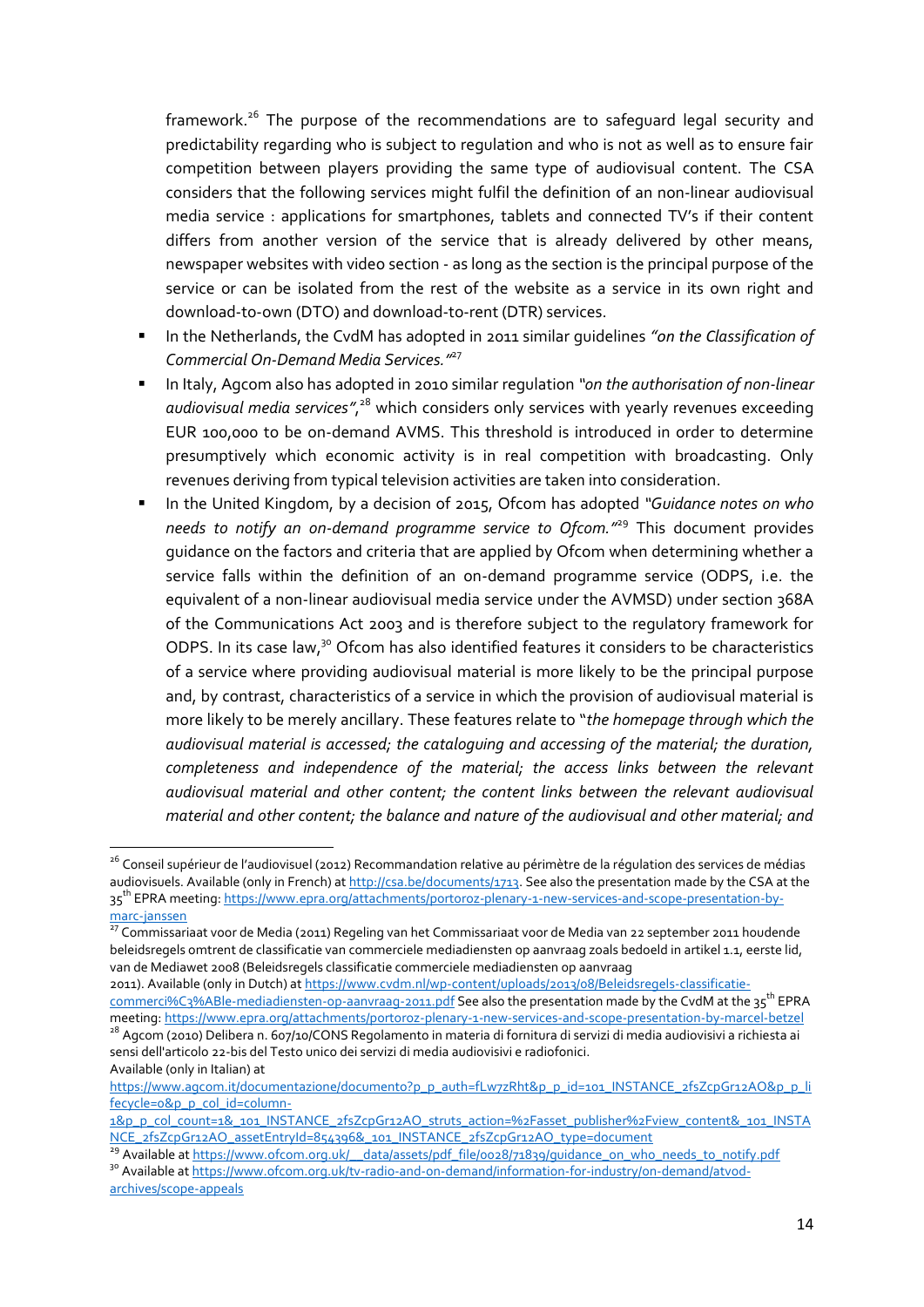*whether, on an overall assessment, the audiovisual material could be said to be integrated into, and ancillary to, another service."*<sup>31</sup>

|           | Definition of online media or  | Role of media regulatory authority      | Relevant caselaw or guidelines                                                       |
|-----------|--------------------------------|-----------------------------------------|--------------------------------------------------------------------------------------|
|           | similar concept                | beyond audiovisual media services       | about the scope of media<br>regulation                                               |
| AT        | "periodical electronic medium" | No                                      | Decision about the video section of a<br>newspaper website                           |
| <b>BE</b> | <b>No</b>                      | No                                      | <b>Guidelines</b><br>on<br>the<br>of<br>scope<br>audiovisual media regulation        |
| <b>BG</b> | <b>No</b>                      | <b>No</b>                               | No                                                                                   |
| <b>CY</b> | <b>No</b>                      | No                                      | No                                                                                   |
| CZ        | No                             | No                                      | No                                                                                   |
| DE        | No                             | No                                      | No                                                                                   |
| DK        | No                             | No                                      | No                                                                                   |
| EE        | No                             | No                                      | No                                                                                   |
| ES        | No                             | No                                      | <b>No</b>                                                                            |
| FI.       | "network publication"          | No                                      | No                                                                                   |
| <b>FR</b> | No                             | No                                      | No                                                                                   |
| <b>GB</b> | No                             | No                                      | Guidance notes on who needs to<br>notify an on-demand programme<br>service to Ofcom  |
| <b>GR</b> | No                             | No                                      | No                                                                                   |
| HR        | "electronic media"             | Notification<br>basic<br>$+$<br>content | No                                                                                   |
|           | "electronic publication"       | requirement derived from common<br>law  |                                                                                      |
|           | "media"                        |                                         |                                                                                      |
|           | "programme content"            |                                         |                                                                                      |
| HU        | "press product"                | Notification + update of the register   | No                                                                                   |
|           | "publication"                  | of notified services                    |                                                                                      |
| ΙE        | No                             | No                                      | No                                                                                   |
| ΙT        | No                             | No                                      | Regulation on the authorisation of<br>non-linear<br>audiovisual<br>media<br>services |
| LT.       | No                             | No                                      | No                                                                                   |

#### **Table 1. Summary of the European benchmark**

<sup>&</sup>lt;sup>31</sup> ERGA (2015) *Report on material jurisdiction in a converged environment.* Available at <u>https://ec.europa.eu/digital-single-</u> [market/en/news/erga-report-material-jurisdiction-converged-environment](https://ec.europa.eu/digital-single-market/en/news/erga-report-material-jurisdiction-converged-environment)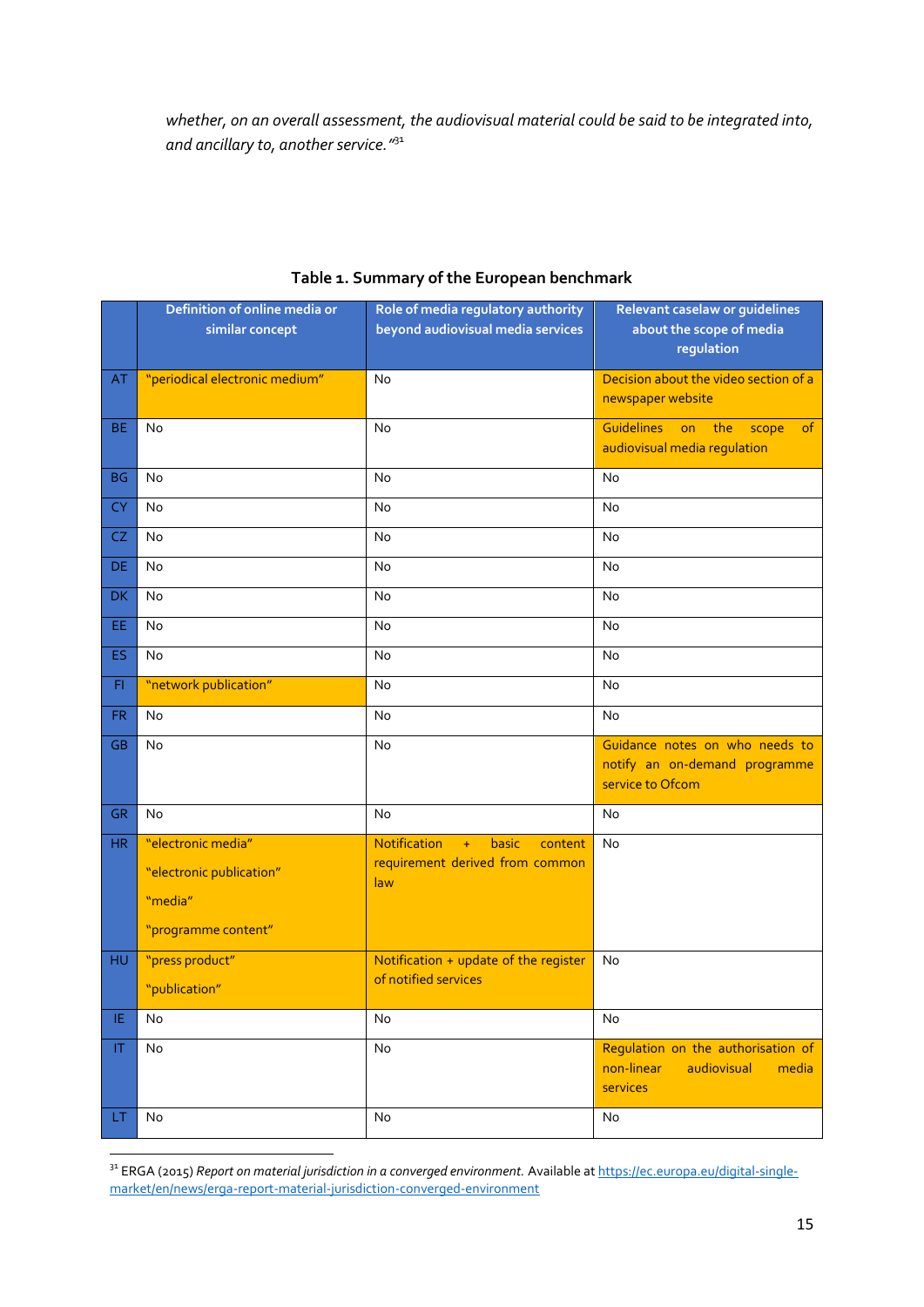| <b>LU</b>                   | No                     | No        | No                                                                                                  |
|-----------------------------|------------------------|-----------|-----------------------------------------------------------------------------------------------------|
| $-LV$                       | "press and mass media" | No        | No                                                                                                  |
| MT                          | No                     | No        | No                                                                                                  |
| N <sub>L</sub>              | <b>No</b>              | <b>No</b> | Guidance<br>classification<br>$\circ$ f<br>on<br>commercial on-demand audiovisual<br>media services |
| PL                          | <b>No</b>              | No        | No                                                                                                  |
| PT                          | <b>No</b>              | <b>No</b> | <b>No</b>                                                                                           |
| RO <sub>1</sub>             | No                     | No        | No                                                                                                  |
| SE                          | No                     | <b>No</b> | Decision about the video section of a<br>newspaper website                                          |
| SI                          | "mass media"           | No        | No                                                                                                  |
|                             | "programme"            |           |                                                                                                     |
| $\overline{\phantom{a}}$ SK | <b>No</b>              | <b>No</b> | Decision about the video section of a<br>newspaper website                                          |

# <span id="page-15-0"></span>**2.2. International standards**

### *2.2.1. European Union*

<span id="page-15-1"></span>Under the current EU regulatory framework, the material scope of media regulation is limited to audiovisual media services. Pursuant to article 1(1)(a) of the AVMSD, an audiovisual media service is *"(i) a service as defined by Articles 56 and 57 of the Treaty on the Functioning of the European Union which is under the editorial responsibility of a media service provider and the principal purpose of which is the provision of programmes, in order to inform, entertain or educate, to the general public by electronic communications networks within the meaning of point (a) of Article 2 of Directive 2002/21/EC; (ii) audiovisual commercial communications."* This means that seven cumulative criteria have to be met in order to fall under the scope of media regulation:

- the existence of a service (which mean that the activities need to have a commercial character and are normally provided for remuneration);
- the presence of an editorial responsibility (which is further defined and excludes usergenerated content);
- a principal (and therefore not incidental) purpose to provide audiovisual programmes;
- the provision of programmes (which is also further defined);
- the goal to inform, entertain or educate;
- the need to address the general public (which includes the notion of mass media therefore excludes exchanges within communities of interest);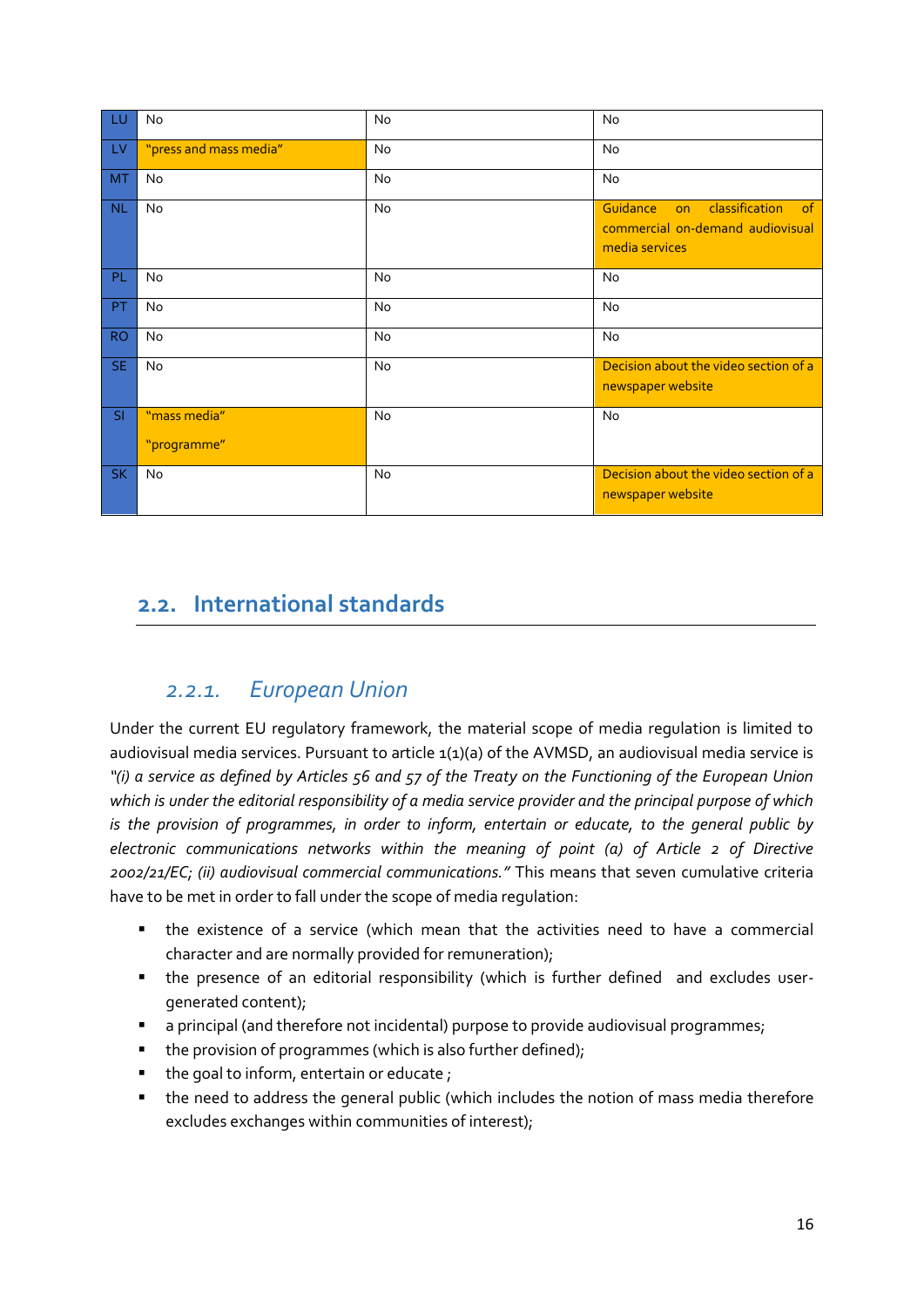the use of electronic communication networks (which therefore excludes the sale of all physical goods and exhibitions in cinemas). $32$ 

Recitals 21 to 28 provide further guidance about how to interpret these criteria. For the purpose of this study whose goal is to assess whether or not statutory media regulation could apply to online media, several of these appear important:

- Recital 21, which stresses that *"the definition of an audiovisual media service should cover only audiovisual media services, whether television broadcasting or on-demand, which are mass media, that is, which are intended for reception by, and which could have a clear impact on, a significant proportion of the general public."* This clearly means that it would not be proportionate to extend the scope of media regulation to media which do not have a significant impact on the public and which do not compete with audiovisual media.
- Recital 22, which stresses that *"the definition should exclude all services the principal purpose of which is not the provision of programmes, i.e. where any audiovisual content is merely incidental to the service and not its principal purpose. Examples include websites that contain audiovisual elements only in an ancillary manner, such as animated graphical elements, short advertising spots or information related to a product or non-audiovisual service."* This criterion of the principal purpose has been one of the most difficult to implement and it does not come as a surprise if it is on this aspect that the caselaw of the CJEU mainly focuses.
- Recitals 23 and 28, which make clear that *"stand-alone text-based services should not fall within the scope of this Directive"* and that *"the scope of this Directive should not cover electronic versions of newspapers and magazines."*

The material scope of the AVMSD has been clarified by two judgments of the CJEU.

The aforementioned case law of Kommunikationsbehörde Austria (section 2.1.5) having been appealed by New Media Online to the Bundeskommunikationssenat and then to the Federal Administrative Court, the Court decided to suspend the procedure and request a preliminary ruling from the CJEU.

Reversing the opinion of the Advocate General who considered that the Directive *"should be interpreted as meaning that neither the website of a daily newspaper containing audiovisual material nor any section of that website constitutes an audiovisual media service within the meaning of that directive"*, the CJUE ruled in its judgment "New Media Online" <sup>33</sup> that *"the concept of 'programme' within the meaning of Article 1(1)(b) of Directive 2010/13 must be interpreted as including, under the subdomain of a website of a newspaper, the provision of videos of short duration consisting of local news bulletins, sports and entertainment clips"* and that *"on a proper interpretation of Article 1(1)(a)(i) of Directive 2010/13, assessment of the principal purpose of a service making videos available offered in the electronic version of a newspaper must focus on whether that service as such has content and form*  which is independent of that of the journalistic activity of the operator of the website at issue, and is not

<sup>&</sup>lt;sup>32</sup> For further details on how to interpret these seven criteria, see the two following publications of the European Audiovisual Observatory :

European Audiovisual Observatory (2013) IRIS plus 2013-4, What Is an On-demand Service? Available at <https://rm.coe.int/1680783488>

European Audiovisual Observatory (2016) IRIS plus 2016-1, On-demand services and the material scope of the AVMSD. Available a[t https://rm.coe.int/1680783488](https://rm.coe.int/1680783488)

<sup>33</sup> Court of Justice of the European Union (2015) *New Media Online v Bundeskommunikationssenat*, Case C-347/14, Judgment of 21 October 2015. Available a[t http://curia.europa.eu/juris/liste.jsf?language=en&jur=C,T,F&num=C-](http://curia.europa.eu/juris/liste.jsf?language=en&jur=C,T,F&num=C-347/14&td=ALL)[347/14&td=ALL](http://curia.europa.eu/juris/liste.jsf?language=en&jur=C,T,F&num=C-347/14&td=ALL)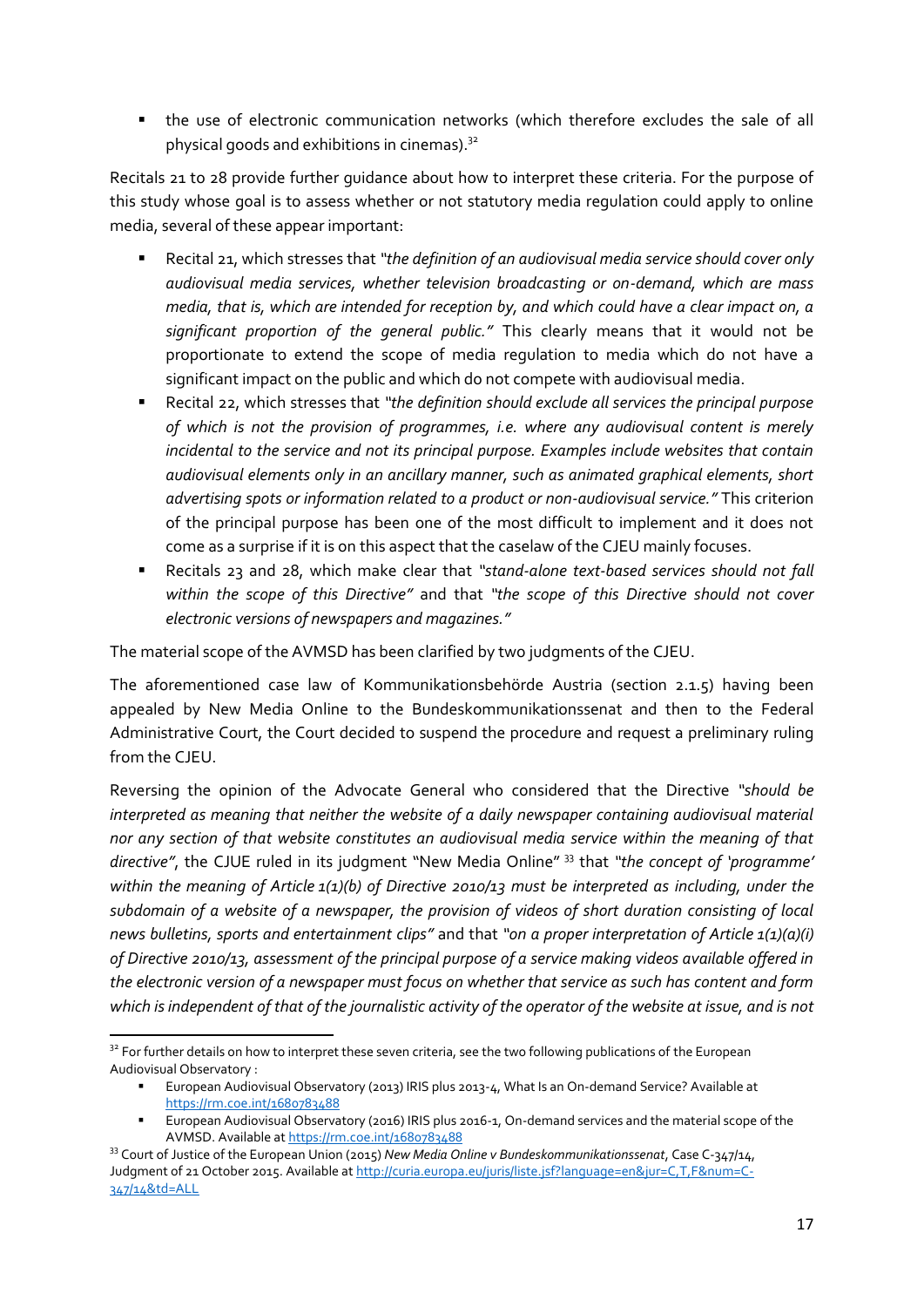*merely an indissociable complement to that activity, in particular as a result of the links between the audiovisual offer and the offer in text form."*

Following the reasoning of the CJEU, the Federal Administrative Court decided to reject the appeal of New Media Online, in this way confirming the original assessment of KommAustria that the video section of this newspaper portal is in fact to be considered an on-demand AVMS considering that the video clips are mostly unrelated to the press articles of the newspaper and constitutes therefore an autonomous activity.

A more recent – but less relevant for the present study – judgment of the CJUE clarified the issue of audiovisual commercial communication.<sup>34</sup> In its judgment "Peugeot Deutschland", the CJEU was requested for a preliminary ruling on the question whether promotional videos published by Peugeot on YouTube could be qualified as an audiovisual media services. Peugeot Deutschland had posted a promotional video on its YouTube channel about one of its vehicles. An environmental protection association brought an action against the company on the grounds that the video did not contain any indication of official fuel consumption and specific Co2 emissions. The German judges considered that it was necessary to determine whether the promotional videos published on YouTube could qualify as audiovisual media services, since such a qualification would exempt Peugeot Deutschland from the obligation to include in its online videos this information which is required by the German consumer information and protection legislation. The CJEU ruled that *"a promotional video channel on the YouTube internet service, such as that at issue in the main proceedings, cannot be regarded as having as its principal purpose the provision of programmes in order to inform, entertain or educate the general public"* and that *"to the extent that a promotional video can inform, entertain or educate viewers, as Peugeot Deutschland claims, it does so with the sole aim of, and as a means of, achieving the promotional purpose of the video in question. Therefore, even in the event that a promotional video channel on YouTube were to satisfy the other criteria and display the features of an audiovisual media service referred to in Article 1(1)(a)(i) of Directive 2010/13, its promotional purpose suffices to exclude it from the scope of that provision."* Consequently, the Court considered that *"the answer to the question referred is that Article 1(1)(a) of Directive 2010/13 must be interpreted as meaning that the definition of 'audiovisual media service' covers neither a video channel, such as that at issue in the main proceedings, on which internet users can view short promotional videos for new passenger car models, nor a single video of that kind considered in isolation."*

This video was therefore excluded from the scope of Article  $1(1)(a)$  of Directive 2010/13. Consequently, Peugeot Deutschland could not benefit from the exemption from the obligation to include in its online videos the information required under German consumer information and protection legislation.

### *2.2.2. Council of Europe*

**.** 

<span id="page-17-0"></span>The piece of legislation equivalent to the AVMSD for the Council of Europe is the European Convention on Transfrontier Television. Yet, it is useless to refer to it in the framework of the present study since the Convention has not been updated since its adoption in 1989 and is therefore completely outdated.

<sup>&</sup>lt;sup>34</sup> Court of Justice of the European Union (2018) Peugeot Deutschland v Deutsche Umwelthilfe, Case C-132/17, Judgment of 21 February 2018. Available a[t http://curia.europa.eu/juris/liste.jsf?language=en&jur=C,T,F&num=C-132/17&td=ALL](http://curia.europa.eu/juris/liste.jsf?language=en&jur=C,T,F&num=C-132/17&td=ALL)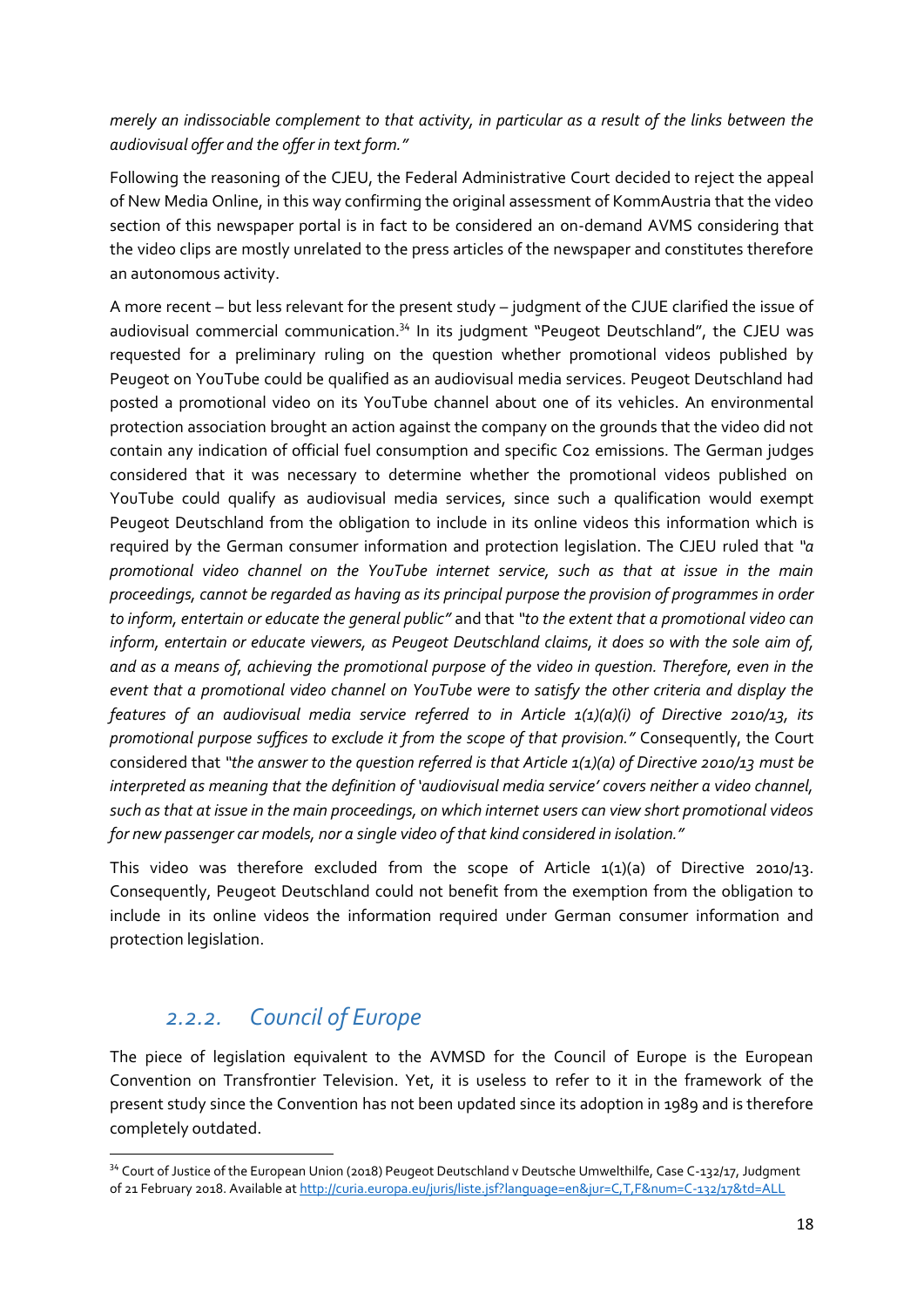Notwithstanding this situation, the Council of Europe, in its Recommendation CM/Rec(2011)7 of the Committee of Minister to member states on a new notion of media,<sup>35</sup> has provided a list of criteria meant to help the member states to assess what could be *"a new, broad notion of media which encompasses all actors involved in the production and dissemination, to potentially large numbers of people, of content (for example information, analysis, comment, opinion, education, culture, art and entertainment in text, audio, visual, audiovisual or other form) and applications which are designed to facilitate interactive mass communication (for example social networks) or other content-based largescale interactive experiences (for example online games), while retaining (in all these cases) editorial control or oversight of the contents."* Media policy makers are invited to take account of the following criteria (and indicators) when considering if particular activities, services or actors ought to be regarded as media:

- The intent to act as media, indicators being: self-labelling as media, working methods which are typical for media, commitment to professional media standards, membership of professional media associations and practical arrangements to produce or disseminate to a wide audience through means of mass communication).
- The purpose and underlying objectives of the media, indicators being : the fact to produce, aggregate or disseminate media content, the fact to operate applications or platforms designed to facilitate interactive mass communication or mass communication in aggregate (for example social networks and/or to provide content-based large-scale interactive experiences (for example online games), the underlying media objective(s) (animate and provide a space for public debate and political dialogue, shape and influence public opinion, promote values, facilitate scrutiny and increase transparency and accountability, provide education, entertainment, cultural and artistic expression, create jobs, generate income – or most frequently, a combination of the above) and the periodic renewal and update of content.
- The presence of editorial control, indicators being: the existence of an editorial policy, of editorial processes, of editorial staff and of moderation of third party content.
- The presence of professional standards, indicators being: the adhesion to the profession's own ethics, deontology and standards, the existence of compliance and complaints procedures, the fact to seek to benefit from protection or privileges offered to the media (protection of sources, privileged communications and protection against seizure of journalistic material, freedom of movement and access to information, right to accreditation and protection against misuse of libel and defamation laws.
- The outreach and dissemination, indicators being: the actual dissemination to a large number of people, the aggregate audience (all those sharing the platform or common features of the service and who can be reached by the content produced, arranged, selected, aggregated or distributed by the operator, including when the delivery of or access to content is not simultaneous) and the resources affected to project content to a masscommunication dimension.
- The public expectations, indicators being: the expectation that the media is presumed ongoing and broadly accessible, expectations in terms of pluralism and diversity (availability of a range of sources of information whose content is diverse, responding to the interests of

**<sup>.</sup>** 35 Available a[t https://search.coe.int/cm/Pages/result\\_details.aspx?ObjectID=09000016805cc2c0](https://search.coe.int/cm/Pages/result_details.aspx?ObjectID=09000016805cc2c0)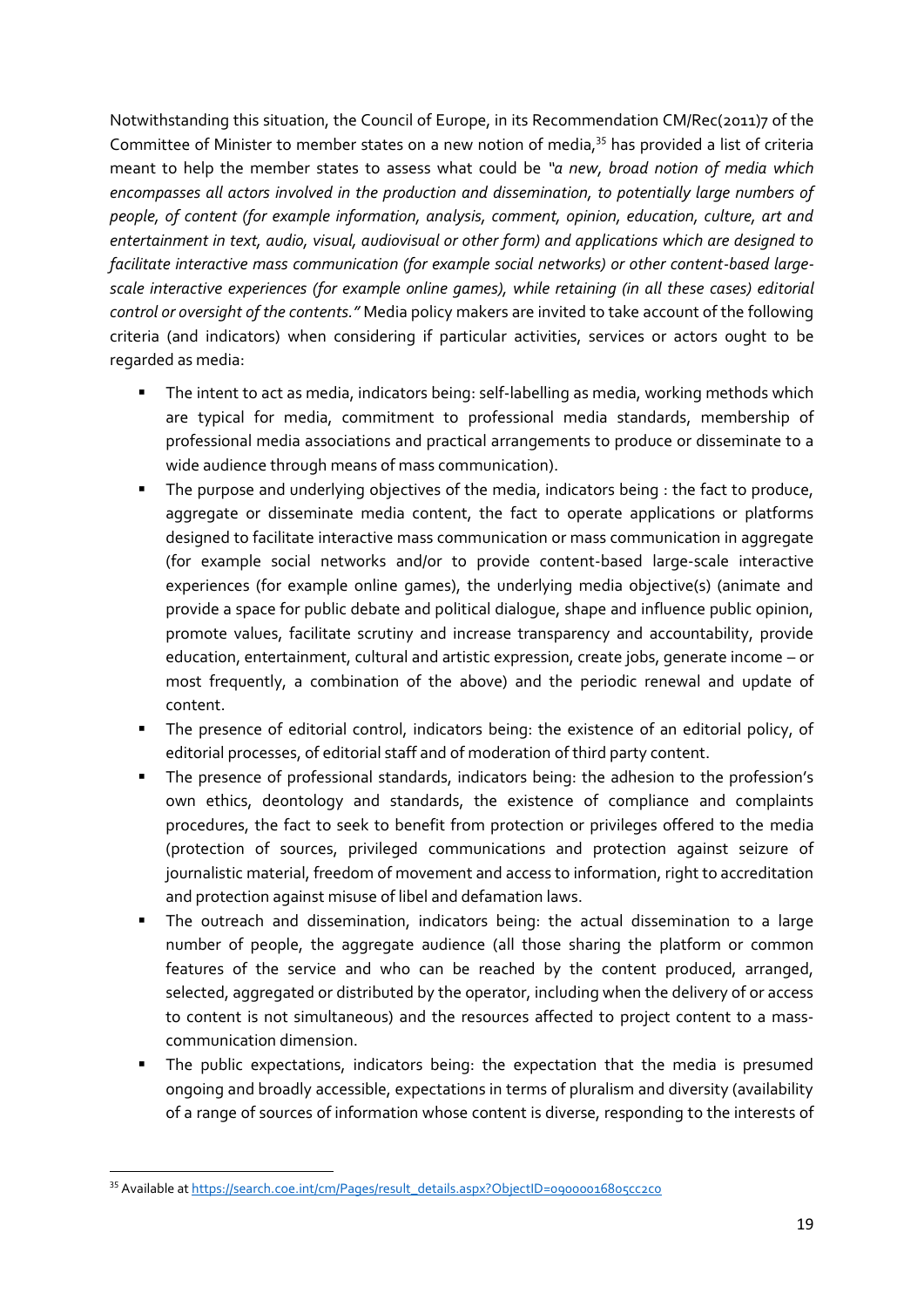different segments in society) and of reliability, of respect of professional and ethical standards and of accountability and transparency.

This recommendation appears to have little relevance for the purpose of the present study, considering on one side the broadest approach it has to the notion of media (encompassing to a certain extent social network and online games) and on the other side the fact that it stays mute about the regulatory regime(s) which should apply to these media (if any).

The latter comes as no surprise since it is hard to imagine how the same regulatory regime could apply to such a large amount of different players. The Recommendation indeed takes this issue into consideration by inviting member states to *"review regulatory needs in respect of all actors delivering services or products in the media ecosystem so as to guarantee people's right to seek, receive and impart information in accordance with Article 10 of the European Convention on Human Rights, and to extend to those actors relevant safeguards against interference that might otherwise have an adverse effect on Article 10 rights, including as regards situations which risk leading to undue self-restraint or self-censorship."* The Council of Europe also recalls that *"as a form of interference, media regulation should comply with the requirements of strict necessity and minimum intervention, specific regulatory frameworks should respond to the need to protect media from interference (recognising prerogatives, rights and privileges beyond general law, or providing a framework for their exercise), to manage scarce resources (to ensure media pluralism and diversity of content – cf. Article 10, paragraph 1 in fine, of the European Convention on Human Rights) or to address media responsibilities (within the strict boundaries set out in Article 10, paragraph 2, of the Convention and the related case law of the European Court of Human Rights)."* It adds that *"Any action sought against media in respect of content should respect strictly applicable laws; above all international human rights law, in particular the provisions of the European Convention on Human Rights, and comply with procedural safeguards. There should be a presumption in favour of freedom of expression and information and in favour of media freedom."*

In its Recommendation CM/Rec(2015)6 on the free, transboundary flow of information on the Internet, $3^6$  the Council of Europe has also provided relevant standards for the purpose of the present study by reaffirming that *"States should protect and promote the global free flow of information on the Internet. They should ensure that interferences with Internet traffic within their territory pursue the legitimate aims set out in Article 10 of the ECHR and other relevant international agreements and do not have an unnecessary or disproportionate impact on the transboundary flow of information on the Internet."* More specifically, the Council of Europe stresses that *"States should exercise due diligence when assessing, developing and implementing their national policies with a view to identifying and avoiding interferences with Internet traffic which have an adverse impact on the free transboundary flow of information on the Internet. This implies taking the following points into consideration:*

- *Assessment: regulatory or other measures that are capable of having such an impact should be assessed with regard to State responsibility to respect, protect and promote the human rights and fundamental freedoms enshrined in the ECHR.*
- *Transparency, foreseeability, accountability: when developing policy and regulatory frameworks that may impact the free flow of information on the Internet, States should ensure transparency, including the results of evaluations mentioned above, foreseeability as to their*

**<sup>.</sup>** <sup>36</sup> Available at : <u>https://search.coe.int/cm/Pages/result\_details.aspx?ObjectID=09000016805c3f20</u>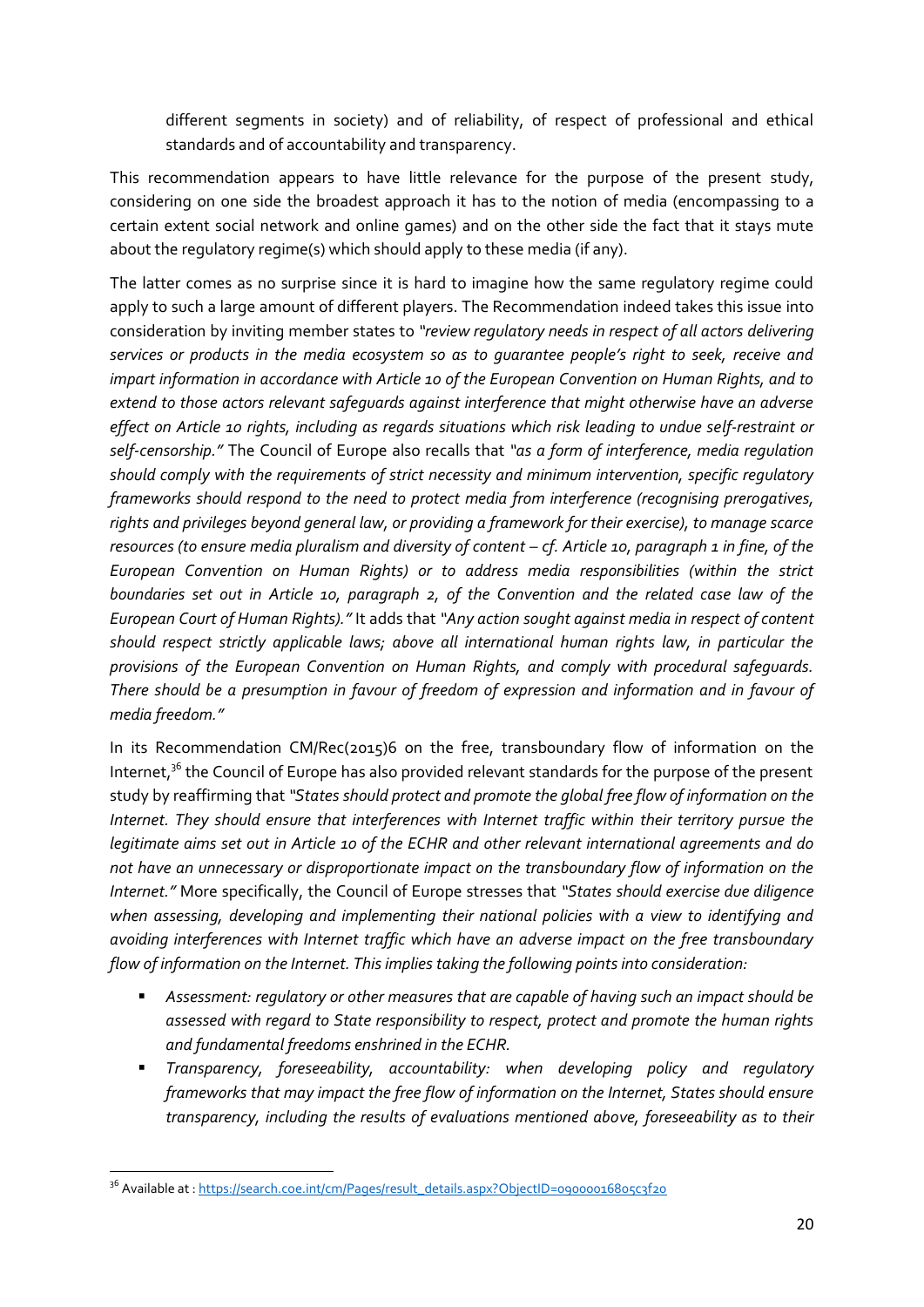*implementation and accountability. In particular, proposed regulatory frameworks should be published following proper procedures and with sufficient time to allow public comment.*

 *Proportionality and review of measures: States are obliged to ensure that the blocking of content or services deemed illegal is in compliance with Articles 8, 10 and 11 of the ECHR. In particular, measures adopted by State authorities in order to combat illegal content or activities on the Internet should not result in an unnecessary and disproportionate impact beyond that State's borders. States should strive to develop measures which are the least intrusive and least disruptive and implement them following a transparent and accountable process. Measures adopted or promoted by States should be regularly reviewed to determine their practical effectiveness and whether they are still necessary or proportionate."*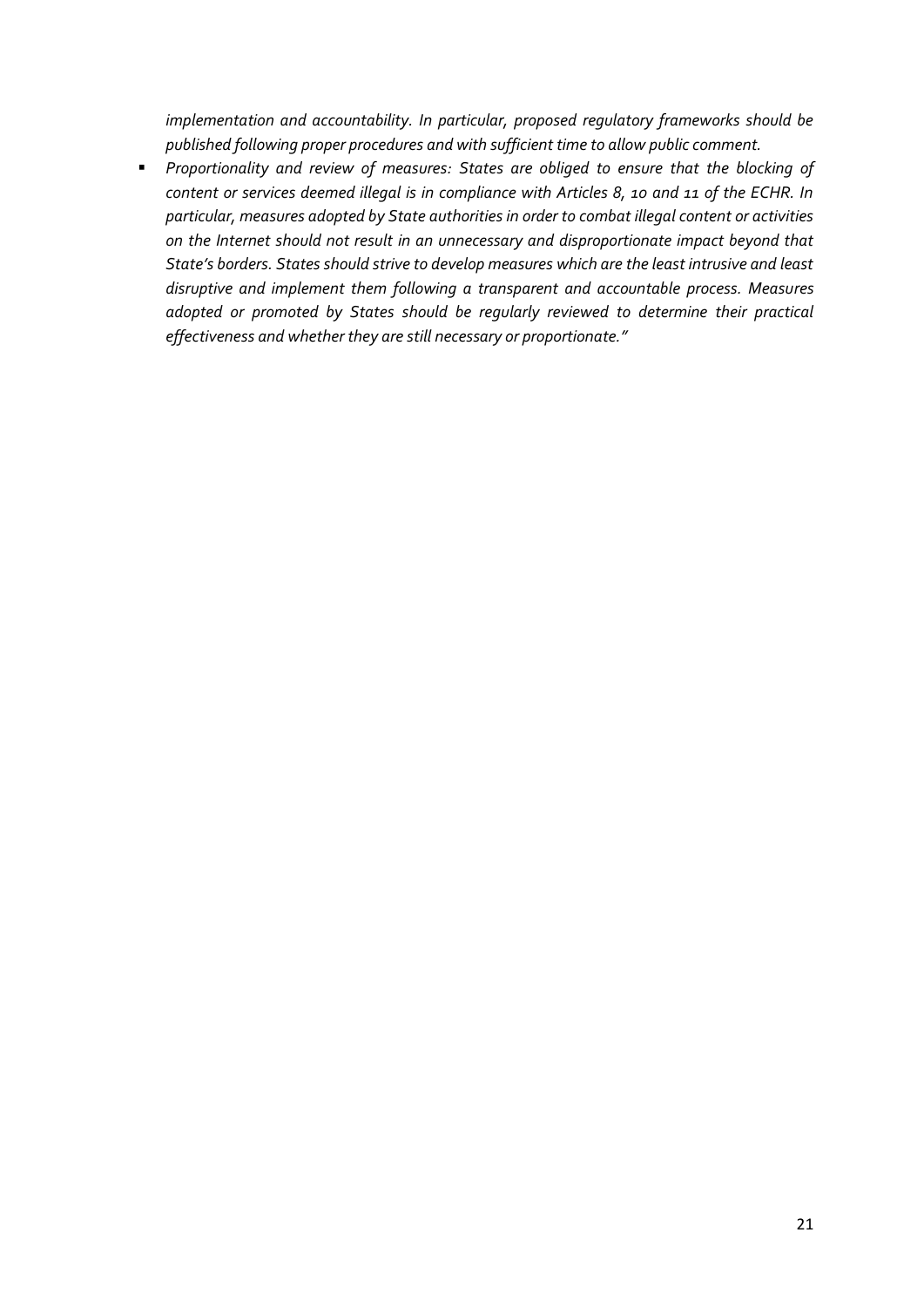# <span id="page-21-0"></span>**3. Recommendations**

# <span id="page-21-1"></span>**3.1. The current material scope of media regulation**

Currently, the material scope of audiovisual media regulation at the national level is aligned with the practice of most EU Member States, which is itself a result of the transposition of the AVMS Directive. In practice, this means that:

- **The aditional broadcasting services (linear audiovisual media services) are within the scope;**
- video-on-demand services (non-linear services) are also within the scope, as long as the provision of audiovisual content is their principal purpose.

As mentioned earlier (section 1.2.), online media which are not mainly audiovisual do not fall under the scope of media regulation. This has been made clear in the Audio and Audiovisual Media Law which states in its article 3 §1 that *"Audio or audiovisual media services shall exclude the following services:* 

- *services which are, above all, non-commercial and are not competing with radio or television broadcasting, such as private web-sites and services comprised of provision or distribution of audiovisual content created by private users for the purpose of sharing and exchanging within the communities of interest;*
- *transmission services, that is, distribution of programmes for which the editorial responsibility is borne by third parties;*
- *any form of private communication, such as electronic mail send to limited number of recipients;*
- *services the primary objective of which is not provision of programmes, i.e., where any audiovisual content is random to the service and is not its primary objective, including:*
	- o *web-sites containing auxiliary audiovisual elements, such as animated graphic elements, short commercials or information related to a certain product or nonaudiovisual service, which is not audiovisual;*
	- o *games of chance which entail a monetary bet, including lotteries, betting services and other forms of gambling;*
	- o *online games;*
	- o *search engines;*
	- o *electronic versions of newspapers and magazines;*
	- o *individual text-based services."*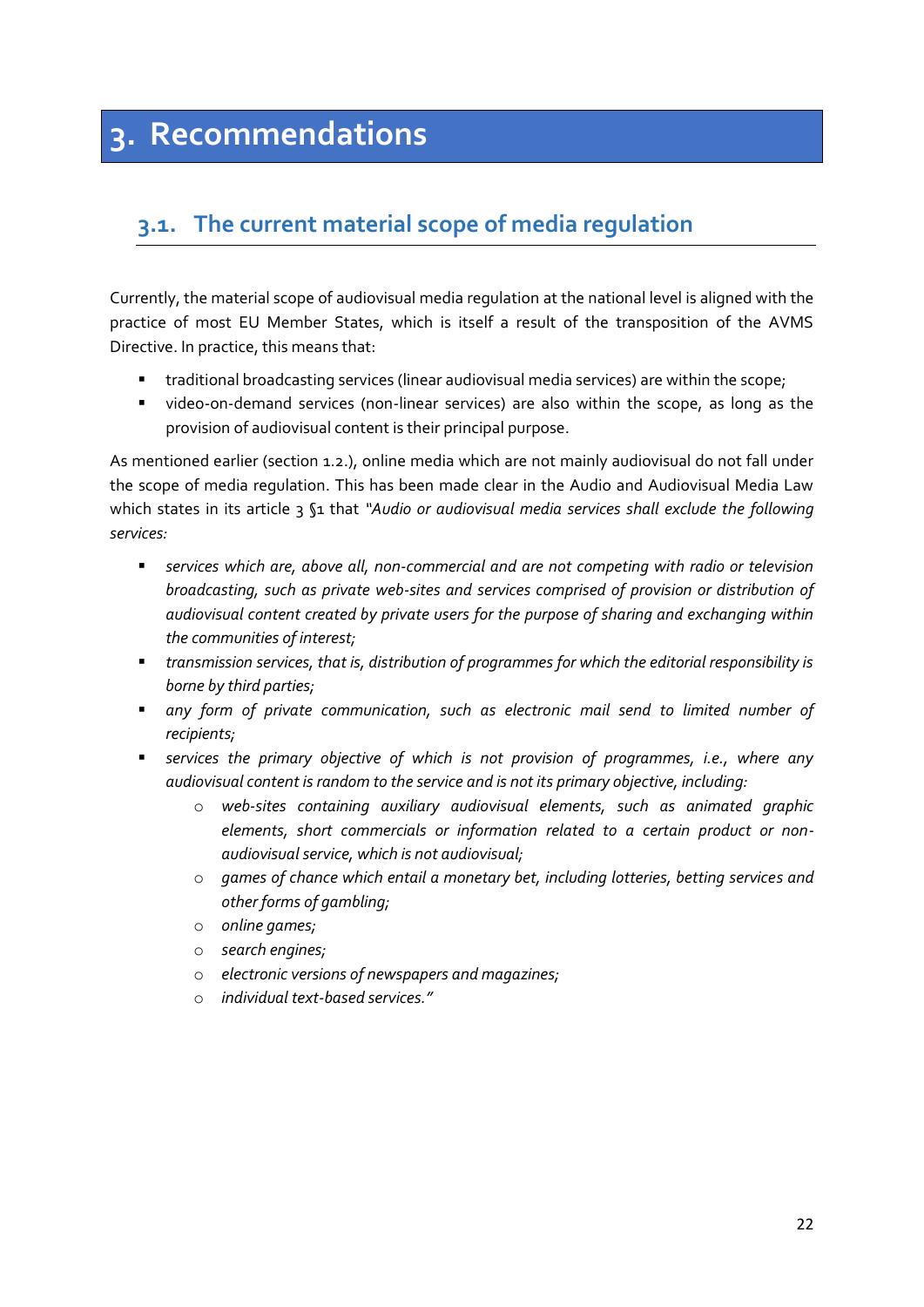# <span id="page-22-0"></span>**3.2. Potential changes to the material scope of media regulation**

## *3.2.1. About the Audio and Audiovisual Media Law*

<span id="page-22-1"></span>It appears both from the European benchmark and from the international standards and practices that the material scope of the Law on Audio and Audiovisual Media Services is aligned with international practices and does not require any modification.

It is also clear that submitting online media which are not mainly audiovisual to audiovisual media regulation is not a European practice and should be avoided.

# *3.2.2. About the Law on Media*

<span id="page-22-2"></span>It appears both from the European benchmark and from the international standards and practices that the existence of Media Law itself is not a common practice throughout Europe, the only (relatively) similar situations being present only in Austria, Croatia, Finland, Hungary, Latvia and Slovenia.

It is also clear that the purpose of such laws is not to add an administrative layer of regulation which would apply to all media and which would be enforced by an independent administrative media regulatory authority, but rather to find the most appropriate way to guarantee freedom to receive and impart information while safequarding basic public policy objectives such as the prohibition of hate speech, the uncontrolled dissemination of pornography or the management of specific threats to national security.

### **A. On the existence of a specific law on media and the appropriateness to extend the material scope of the Law on Media**

Most EU member states do not have a specific law on media: they rather rely on common law such as civil, penal, commercial, corporate, copyright, electoral or tax laws and codes. Therefore the need for such a piece of legislation is questionable: if the debate about reforming the Law resurfaces, this debate should therefore not avoid the question of the opportunity to get rid of some layers of obligations in terms of administrative law and to have public policy objectives being managed by diligently enforced common law, such as for example in Austria. But this question goes beyond the objective of the present study.

On the other hand, it should be highlighted that, to our knowledge, the enforcement of the Law by the AAAMS has not raised concerns in terms of malpractice and especially in terms of media freedom.

As detailed under section 1.2., what has raised public concern is the material scope and the remit of the Law. These two issues cannot be addressed separately. Furthermore, they cannot be addressed without questioning also the objectives of the lawmaker. The opportunity of the extension of the Law to online media would depend on the public policy objective(s) which is(are) pursued (are they legitimate?) and the adequacy of the obligations which would come with such an extension with the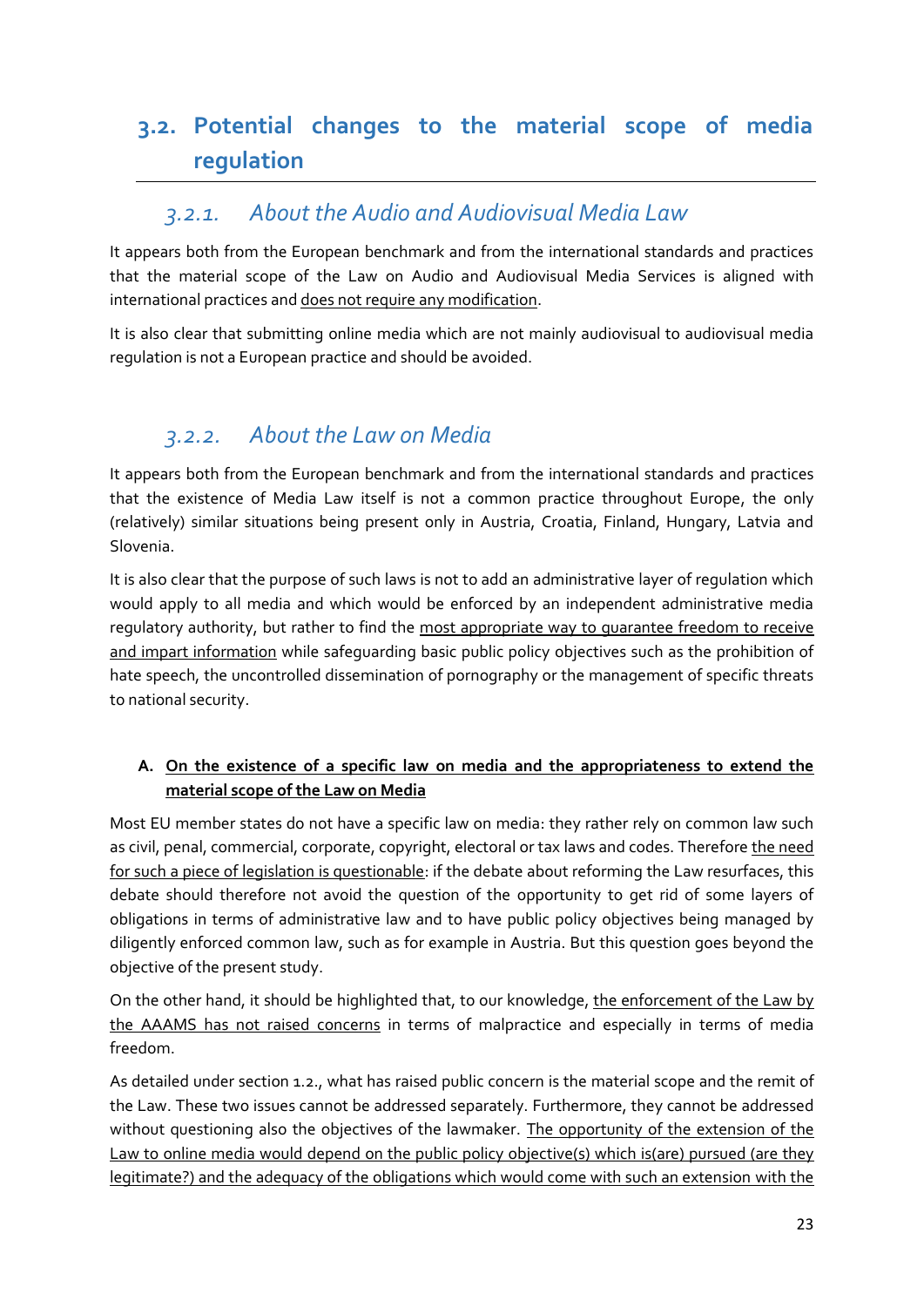objective(s) pursued (are they proportionate?). Neither these objectives nor the possibility to apply all or part of the Law on Media (or the Audio and Audiovisual Media Law) to online media have been detailed by the commissioner of the present study or by the Macedonian authorities, making it extremely difficult to provide specific recommendations on the issue.

Yet, we can provide the following comments which might be helpful if and when amending the Law.

#### **B. The need to respect of the caselaw of the European Court of Human Rights**

In any event, should online media which are not mainly audiovisual be subject to some kind of statutory regulation, this should be done with due respect for article 10 of the European Convention on Human Rights according to which *"§1. Everyone has the right to freedom of expression. This right shall include freedom to hold opinions and to receive and impart information and ideas without interference by public authority and regardless of frontiers. This Article shall not prevent States from requiring the licensing of broadcasting, television or cinema enterprises. §2. The exercise of these freedoms, since it carries with it duties and responsibilities, may be subject to such formalities, conditions, restrictions or penalties as are prescribed by law and are necessary in a democratic society, in the interests of national security, territorial integrity or public safety, for the prevention of disorder or crime, for the protection of health or morals, for the protection of the reputation or rights of others, for preventing the disclosure of information received in confidence, or for maintaining the authority and impartiality of the judiciary."* Therefore, according to the caselaw of the European Court of Human Rights, the State Party to the Convention (which is the case of "the former Yugoslav Republic of Macedonia") should:

- Make sure that any change regarding regulation of any media outlet is prescribed by a law. This includes *"not only written regulations but also, the legal culture of common law in the countries. Therefore, the Court accepted two sub-tests: accessibility and predictability of the law. Accessibility is deemed to be fulfilled if the applicant's proceedings indicate that he 'had indications that it was appropriate to the circumstances of the legal rules applicable to the particular case'. Predictability in turn, implies a rule that is 'created with sufficient precision to enable the citizen-if there is a need, with the appropriate advice-to predict to the extent that is reasonable in the circumstances, the consequences that particular activity may include.'"*
- Make sure that these changes are necessary: *"The exercise of the right to freedom of expression includes obligations and responsibilities. It can be limited only under conditions, with restrictions and sanctions strictly provided by law and which in a democratic society constitute measures necessary and exclusively for the purpose of: protecting national security, protecting territorial integrity, protecting public security, protecting against unrest and crimes, health protection, morale protection, reputation or rights of others, preventing the dissemination of confidential information or preserving the authority and impartiality of the judiciary. Each of these grounds has been elaborated and substantiated by the Court's case law and no other ground could be accepted as a legitimate aim."*
- Prove that these changes are proportionate to achieve the aim pursued: "*State Party are given a certain margin of appreciation in assessing the existence of an "urgent social need" from the application of restrictive measures and in the choice of the measures, they apply. State*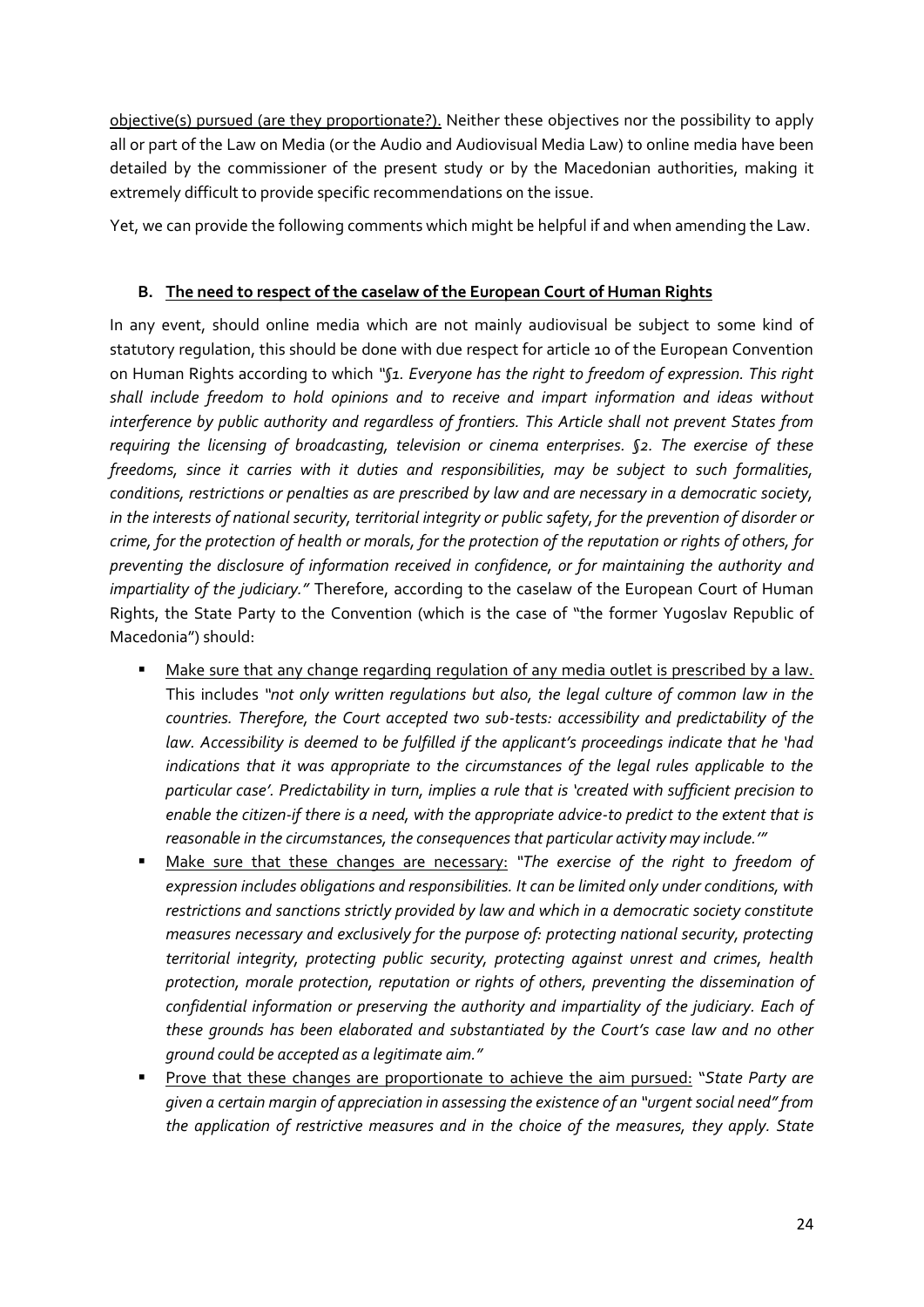*Party do not have unlimited power in such assessment and should always offer "relevant and satisfactory explanations."*<sup>37</sup>

#### **C. The need to keep freedom of media as the main public policy objective and therefore to avoid content regulation**

The amendments made to the Law in 2014 made it very clear that *"subject to this Law shall not be content published in a medium and no provision of this Law shall be construed in a manner that means regulation of content."*

This is a fundamental amendment, and as shown by the benchmark (section 2.1.1.), such a provision is always present in the media law in other EU member states.

No amendment to the Law should water down such a provision or have the objective to create additional content obligations. In this regard, the amendment of the Electoral Code about the regulation of impartial coverage of election campaign by internet portal is an obvious example of a measure which could have harmed media freedom if it had been enforced by the AAAMS or by any other public body.

It might even be appropriate to make it clearer that the main purpose of the Law is to guarantee media freedom. A best practice in this regard is the presence, in the aforementioned Austrian Media Act, of a preamble stating that *"This federal act shall, in order to safeguard the right to freedom of expression and information, guarantee complete freedom of media. Restrictions of this freedom, whose exercise carries with it duties and responsibilities, are subject to the conditions specified in Art. 10 para 2 of the Convention for the Protection of Human Rights and Fundamental Freedoms."*

### **D. The need to keep the administrative obligations imposed on the media to the minimum requirements**

If the Law did not harm freedom of media so far, it is due to the fact that the burden is indeed rather limited on the media, consisting mainly in entering the registry of publishers and to publish an impressum.

No amendment to the Media Law should have the objective to add any kind of administrative obligation on the media.

In this regard, it should be stressed that not being subject to statutory media regulation does not mean that online media operate in a legal vacuum. On the contrary, media outlets are already subject to an important set of laws such as the Law on Companies (when they have commercial activities) or to the Law on Associations and Foundations (when they are non-profit). Besides, several public policy objectives in terms of content published by online media (such as for example fight against hate speech and discrimination and respect of copyright) can be safeguarded by an important set of other laws than the Media Law, such as the Criminal Code, the Law on Civil Liability for Insult and Defamation, the Law on Prevention and Protection against Discrimination, the Law on Copyright and Related Rights, the Law on Protection of Personal Data, the Law on Free Access to

<sup>37</sup> Lazarova Trajkovska, Mirjana (2017) *Freedom of expression through the practice of the European Court of Human Rights.* Association of Journalists of Macedonia. Available a[t http://znm.org.mk/?attachment\\_id=4075&lang=en](http://znm.org.mk/?attachment_id=4075&lang=en)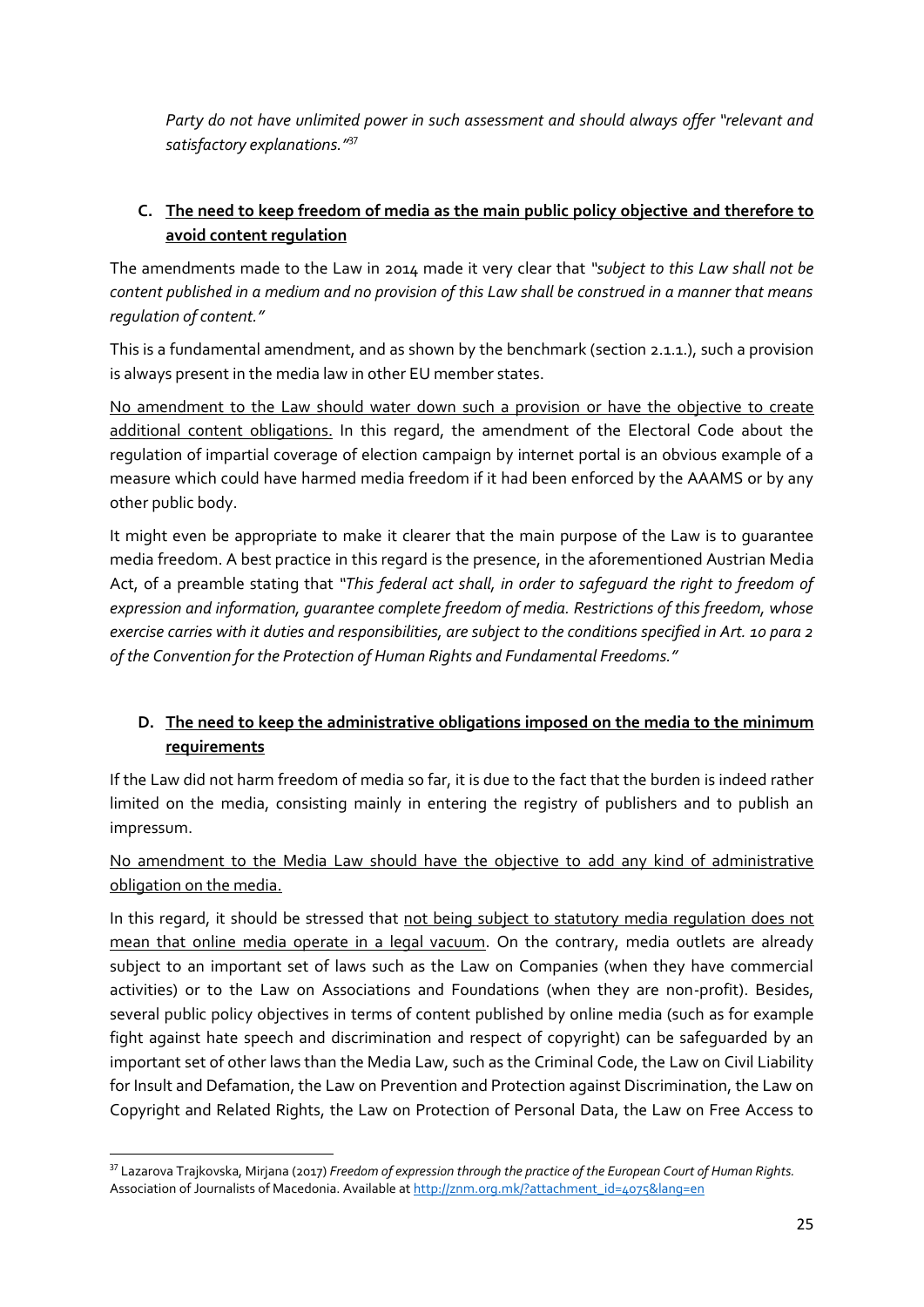Public Information, the Law on Archival Material… A study conducted by the Macedonian Institute for Media in 2015 has shown how in practice these laws are applied or could be applied to online media. $38$  The vast majority of the problems caused by online media can therefore be solved by common law.

#### **E. The need not to make artificial differences between media**

In an era of well-established convergence, the boundaries between "old" and "new" media (or between "offline" and "online" media, or between "print" and "electronic" media) is not blurring anymore: it is disappearing. Linear and non-linear services are available at the same time on the same screen. Most print media have an online activity, and sometimes media which have appeared online end up developing print activities.

Against such a background, it is difficult to continue to motivate the exclusion of online media of the scope of the Law on Media (if, of course, the three aforementioned conditions are respected). As highlighted under section 2.2.2., the recommendation of the Council of Europe on a new notion of media appears to have little relevance for the purpose of the present study, considering on one side the broadest approach it has to the notion of media (encompassing to a certain extent social network and online games) and on the other side the fact that it stays mute about the regulatory regime(s) which should apply to these media. Yet, it confirms that indeed the notion of media cannot be defined by a  $20<sup>th</sup>$  century approach driven by technological considerations and distribution means. Otherwise, there is a risk of creating an uneven level playing field between players competing for the same advertisers and the same eyeballs.

The risk is even more important if we take into consideration the notion of *"paramedia"*. As explained by Zoran Richliev, *"Anonymity which is characteristic for all web entities and the ease to start new websites resulted with formation of paramedia - entities which act as media and in its essence are not: they do not have journalists, do not create original content, do not have editorial structure and their aim is not protecting the public interest. Another phenomenon which leads in same direction is colonization of existing informative web pages with weak integrity into clusters lead by one center with increased one-sided political agenda. Political and economic centers took over or created numerous web pages whose only aim is not to inform but to distort the public opinion with fake news, propaganda and half-truth."*<sup>39</sup> A regulatory framework which would apply to professional media outlets which voluntarily follow high professional and ethical standards and which would not apply to "paramedia" which have no regard whatsoever for the public interest but only have the view to manipulate the public opinion would reinforce the regulatory imbalance instead of remedying to it.

#### **F. The need to support self-regulation**

Macedonian media have made significant efforts in recent year in order to have a reliable selfregulatory system for journalism ethics, at least for journalism as described by the aforementioned

**<sup>.</sup>** <sup>38</sup> Available at

[http://mim.org.mk/attachments/article/853/Macedonia%20in%20the%20digital%20age%20%E2%80%93%20between%2](http://mim.org.mk/attachments/article/853/Macedonia%20in%20the%20digital%20age%20%E2%80%93%20between%20the%20rights%20and%20responsibilities%20while%20communicating%20on%20Internet.pdf) [0the%20rights%20and%20responsibilities%20while%20communicating%20on%20Internet.pdf](http://mim.org.mk/attachments/article/853/Macedonia%20in%20the%20digital%20age%20%E2%80%93%20between%20the%20rights%20and%20responsibilities%20while%20communicating%20on%20Internet.pdf)

<sup>39</sup> Richliev Zoran (2017) *Recommendations towards increased integrity and professional level on online media.* Association of Journalists of Macedonia.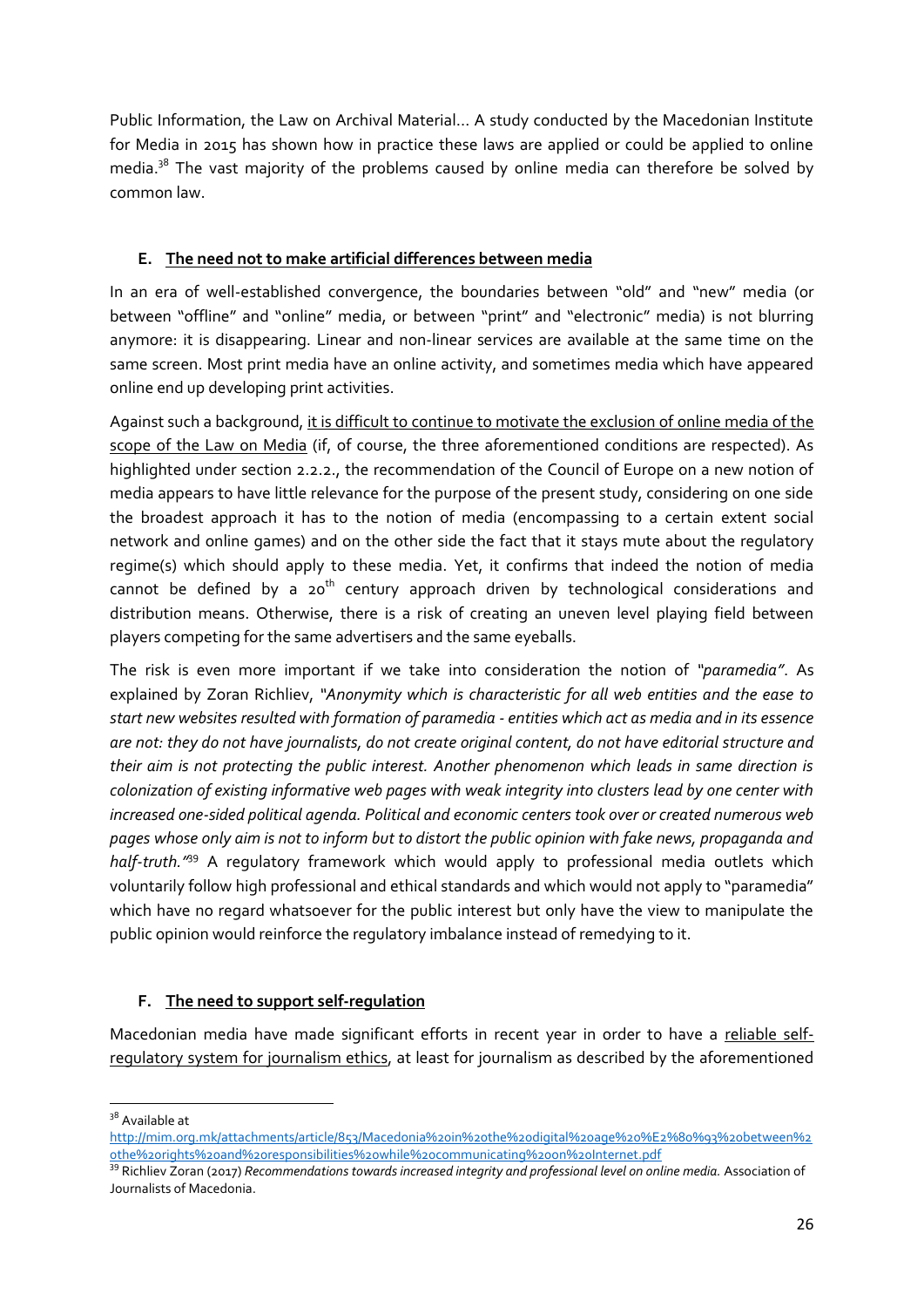criteria and indicators of the Council of Europe. There are indeed reports about the lack of quality of online media, including reports coming from the Association of Journalists of Macedonia itself.<sup>40</sup> But as it has been stressed by the former OSCE Representative on Freedom of the Media Miklos Haraszti*, "quality should never be a pre-requisite for freedom. Only a fully free press can be fully responsible.* […] *True ethics standards can be created only by independent media professionals, and can be obeyed by them only voluntarily. Whether passed in good will or not, any attempt to impose standards on journalists by law will result in arbitrary limitation of their legitimate freedoms, and restriction of the free flow of information in society. Of course, taxpayer-paid public-service broadcasters are obliged by law to report and comment in an objective, fair, and ethical manner. But public service requirements, too, must be formulated and enforced by independent professional bodies, and will only function if politicians refrain from interfering with editorial work."* <sup>41</sup> Therefore, in order to enhance the quality of the online press, we would rather suggest that the State supports and promotes effective and efficient self-regulation rather than engages on the path of any kind of statutory regulation of media which exceeds the scope of audiovisual media regulation. Such a suggestion would of course make less sense in countries which are lacking of a media self-regulatory framework or where self-regulatory systems have proven to be a failure. Considering the current situation of the Macedonian media landscape, the support to self-regulation appears appropriate and timely, since it would come as a support to already numerous other initiatives such as the following:

- The Association of Journalists of Macedonia (AJM), which has been created in 1946, has elaborated the Code of Ethics of Journalists of Macedonia<sup>42</sup> which is enforced on its individual members, even if only via moral sanctions, by its Council of Honour. <sup>43</sup> Any citizen can submit a complaint to the Council of Honour if he/she considers that a journalist has violated professional and ethical standards, and the Council has a duty to consider the complaint and determine whether the journalist was reporting in accordance with the Code of journalists.
- Since 2014, the Council of Media Ethics of Macedonia (CMEM) is also active in the field of media self-regulation and has also the duty, via its Press Complaints Commission (PCC)<sup>44</sup> to apply moral sanctions on those who do not observe the Code of Ethics of Journalists of Macedonia. The main difference with the Council of Honour is that the PCC is composed of representatives of publishers (2), journalists (2) as well as representatives from the public (3) and that it does not deal with individual journalists but with the media themselves. A complaint related to the contents published in the print, audiovisual or online media may be filed by every citizen, legal entity and civic and international organization against a media outlet. The PCC does not deal with complaints against individual journalists.
- Both the AJM and the CMEM avoid working in domestic isolation and are involved in European network of similar bodies, giving them direct access to the experience and the

<sup>40</sup> See for example Richliev Zoran (2017) *Recommendations towards increased integrity and professional level on online media.* Association of Journalists of Macedonia (available a[t http://znm.org.mk/?attachment\\_id=3873&lang=en\)](http://znm.org.mk/?attachment_id=3873&lang=en) and Richliev Zoran (2017) *Recommendations towards responsible online media.* Association of Journalists of Macedonia (available a[t http://znm.org.mk/?attachment\\_id=3874&lang=en\)](http://znm.org.mk/?attachment_id=3874&lang=en).

<sup>41</sup> OSCE Representative on Freedom of the Media (2008) *The media self-regulation guidebook.* Available at <https://www.osce.org/fom/31497?download=true>

<sup>42</sup> [http://znm.org.mk/?page\\_id=1412&lang=en](http://znm.org.mk/?page_id=1412&lang=en)

<sup>43</sup> [http://znm.org.mk/?page\\_id=799&lang=en](http://znm.org.mk/?page_id=799&lang=en)

<sup>44</sup> <http://semm.mk/en/komisija-za-zalbi-3/delovnik>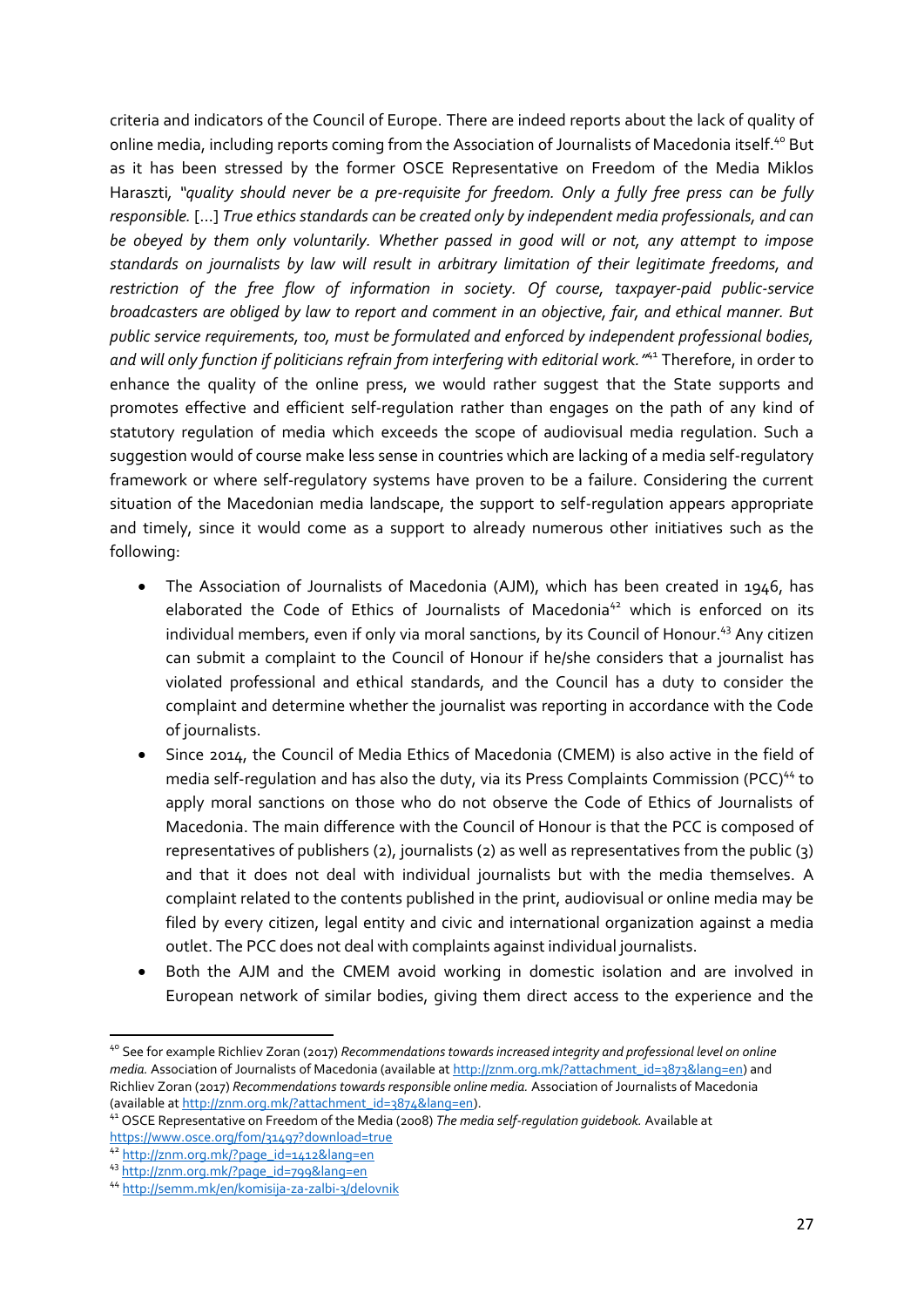expertise of their European counterparts and direct opportunities to assess and enhance their own practices. The AJM is a member of the European Federation of Journalists (EFJ)<sup>45</sup> and the CMEM is a member of the Alliance of Independent Press Councils of Europe  $(AIPCE)$ .  $4^6$ 

The proper functioning of a body for journalism ethics cannot be achieved overnight. Issues related to the conception of the scheme, $47$  to its implementation, $48$  to its enforcement $49$  and to its articulation with statutory regulation<sup>50</sup> are numerous, complex and require solutions based on years of practice and on appropriate assessments meant to make sure that the system can indeed function for the benefit of society at large.

The CMEM appears to be fully aware of the need for improvement if we consider the amount of projects it has launched in the recent years:

- o a project on "Institutional strengthening of the Council of Media Ethics of Macedonia" supported by the Embassy of the Kingdom of Netherlands (2014-2016 and 2017-2019);
- o a grant funded by the UNESCO on "Building networks of support for enhanced selfregulation in the media and promotion of human rights" (2017-2018);
- o a grant funded by CIVICA MOBILITAS to support the functioning of the CMEM's office and the work of the Press Complaints Commission as well as increasing of the visibility of the CMEM (2016-2018);
- $\circ$  a project on "Through the path of self-regulation to credibility of the media and public trust" within the project "#ReForMedia – Enhancing the cooperation between the civil society, institutions and citizens for implementing reforms in the media sphere" supported by the European Union (2016-2017);
- o a grant funded by the UNESCO on "Bringing the actors together for enhanced selfregulation in the media" (2016). $51$

Against such a background, it appears appropriate for the State to positively involve itself in improving the conditions for functioning of and participation to the self-regulatory systems, for example via incentives for all media outlets to participate and via support of an efficient articulation between self-regulatory bodies and the statutory regulators such as the AAAMS. Here again, we can refer to the former OSCE Representative on Freedom of the Media Miklos Haraszti: *"time and again, the road to unnecessary legal interference is paved with good will, and prompted by the public's real need for standards in journalism. Many undue limitations are intended to "help" enhance ethics and* 

<sup>45</sup> <https://europeanjournalists.org/>

<sup>46</sup> <http://www.aipce.net/>

<sup>47</sup> Is the conception process multi-stakeholder? Is the initiative widely publicised and easily accessible? Are participants committed and are they providing real effort? Are their actions outside the self-/co-regulation scheme coherent with the aim of the scheme? Are the objectives of the system clearly set out? Etc.

<sup>48</sup> Is there an evaluation of the system assessing performance, impact and room for improvement? Is there a procedure for resolving disagreements of participants in the scheme? Is there an adequate and transparent financing of the system? Etc. <sup>49</sup> How is the complaint resolution mechanism functioning? Is the public aware of its existence? Is it providing timely responses to complaints? What is the outcome of the decision? Does it contribute to the overall compliance with the system and better understanding of its functioning? Can there be sanctions and if yes are they enforced and effective? Etc. <sup>50</sup> Is there any formal recognition of the self- or co-regulation bodies by the state/public authorities required? Are there any incentives for participation in the self- or co-regulation scheme? Is there any supervision of the self- or co-regulation implementation carried out by the state/public authorities? Are state or public funds involved in financing of self- or coregulation? Etc.

<sup>51</sup> For further details, se[e http://semm.mk/en/pravna-ramka-3/1proekti](http://semm.mk/en/pravna-ramka-3/1proekti)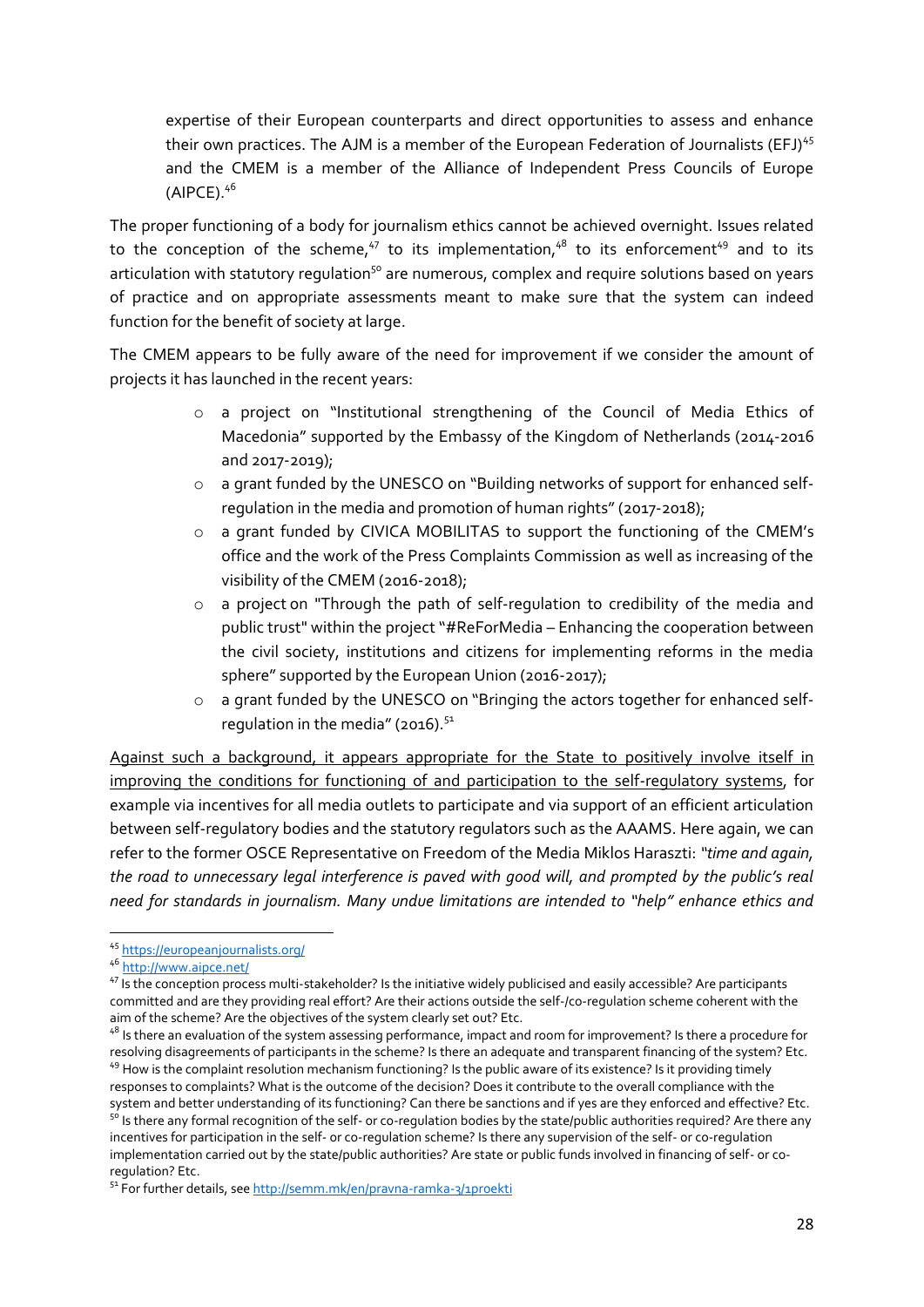*quality, or "balance" freedom of the press against other important values, like state security, social peace, or personal rights. In the hope of eliminating hatefilled public debate, governments often overstep the legitimate limits of criminalisation of speech and allow prosecution of all kinds of intolerant, discriminatory speech, or simply views that offend others. Such laws tend to merely impose the tastes of the ruling parliamentary majority."*<sup>52</sup>

There certainly are numerous valid arguments against media self-regulation. In the United Kingdom, where self-regulation has proven to be very efficient in some sector such as advertising standards, it has at the same time proven to be highly ineffective in other sectors such as journalism ethics, as it has been shown by the *"News of the World"* phone-hacking scandal in the United Kingdom has revealed the weaknesses and even the failure of self-regulation.<sup>53</sup> In the UK, the system has been criticized for being inefficient, as shown by the Leveson Inquiry. To avoid such situations, public support for transparency, efficiency and effectiveness of self-regulation needs to be reinforced, as well as support to the adaptation of self-regulatory system to the challenges that the digital era imposes on them, both in terms of content of the issues at the stake and in terms of material and territorial scope of their jurisdiction (adaptation of code of ethics to new practices such as the challenge of moderation of users and to new challenges such as the speed at which cases have to be handled, inclusion of new public concerns such as respect of privacy and of new hybrid media such as pure internet players or internet portals or social media…).

#### **G. The need to take into consideration the rationality of media regulation**

The two main reasons for statutory media regulation are of a technical and of a democratic nature.

When it comes to online media, the technical justifications are clearly irrelevant since there is no use of a quite scarce resource such as terrestrial frequencies (DTT) or a less scarce resource such as the available space on a managed network (cable or IPTV).

The democratic reasons can sometimes be present (such as for example the impact on society or the level-playing field between players competing for the same large audience and/or for the same advertising market share), but the imposition of specific regulatory framework has to remain proportionate. As it is stressed by the European Regulators Group for Audiovisual media (ERGA), *"any extension of the scope of the Directive needs to be in line with the (current and future) goals of audiovisual media regulation. In particular, it is assumed that the imposition of specific rules may only be justified when the social benefit of regulation outweighs the economic cost to the provider. In particular, it may only be justified for those audiovisual services that are important for society, democracy – in particular by ensuring freedom of information, diversity of opinion and media pluralism education and culture and if a more level playing field is achieved."*<sup>54</sup>

Therefore, should there be any political will to put some types of online media within the scope of statutory media regulation, the importance of such media on society should be taken into

<sup>1</sup> <sup>52</sup> OSCE Representative on Freedom of the Media (2008) *The media self-regulation guidebook.* Available at <https://www.osce.org/fom/31497?download=true>

<sup>53</sup> Leveson, L. J. (2012) *An inquiry into the culture, practice and ethics of the press: a report*. London: The Stationary Office. Available a[t https://www.gov.uk/government/publications/leveson-inquiry-report-into-the-culture-practices-and-ethics](https://www.gov.uk/government/publications/leveson-inquiry-report-into-the-culture-practices-and-ethics-of-the-press)[of-the-press](https://www.gov.uk/government/publications/leveson-inquiry-report-into-the-culture-practices-and-ethics-of-the-press)

<sup>54</sup> ERGA (2015) *Report on material jurisdiction in a converged environment.* Available a[t https://ec.europa.eu/digital-single](https://ec.europa.eu/digital-single-market/en/news/erga-report-material-jurisdiction-converged-environment)[market/en/news/erga-report-material-jurisdiction-converged-environment](https://ec.europa.eu/digital-single-market/en/news/erga-report-material-jurisdiction-converged-environment)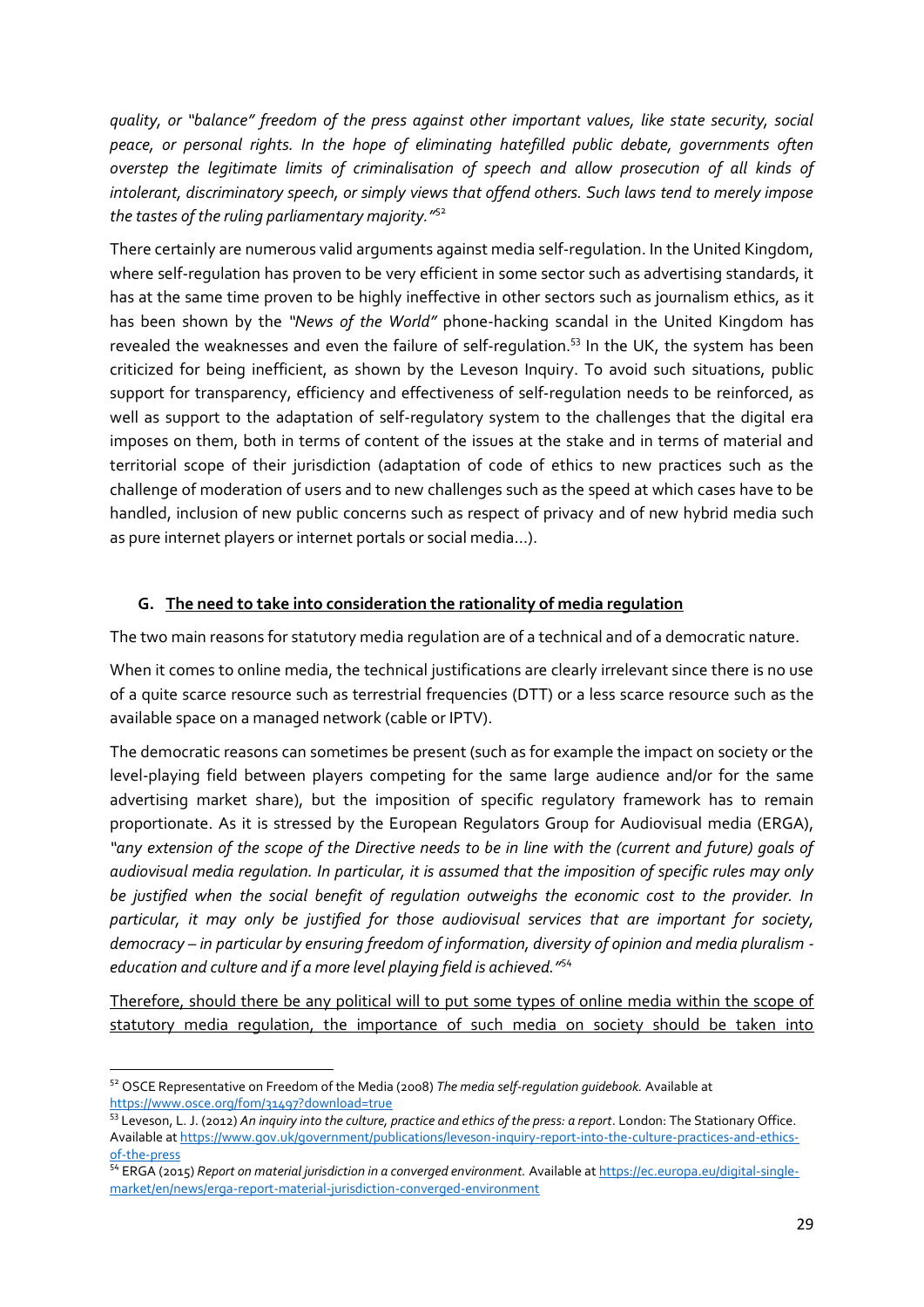consideration and a special care should be given to the harm that the burden of statutory regulation can cause to small media, for example by including a *de minimis* clause (i.e. a threshold – for example in terms of turnover – under which statutory regulation would not apply).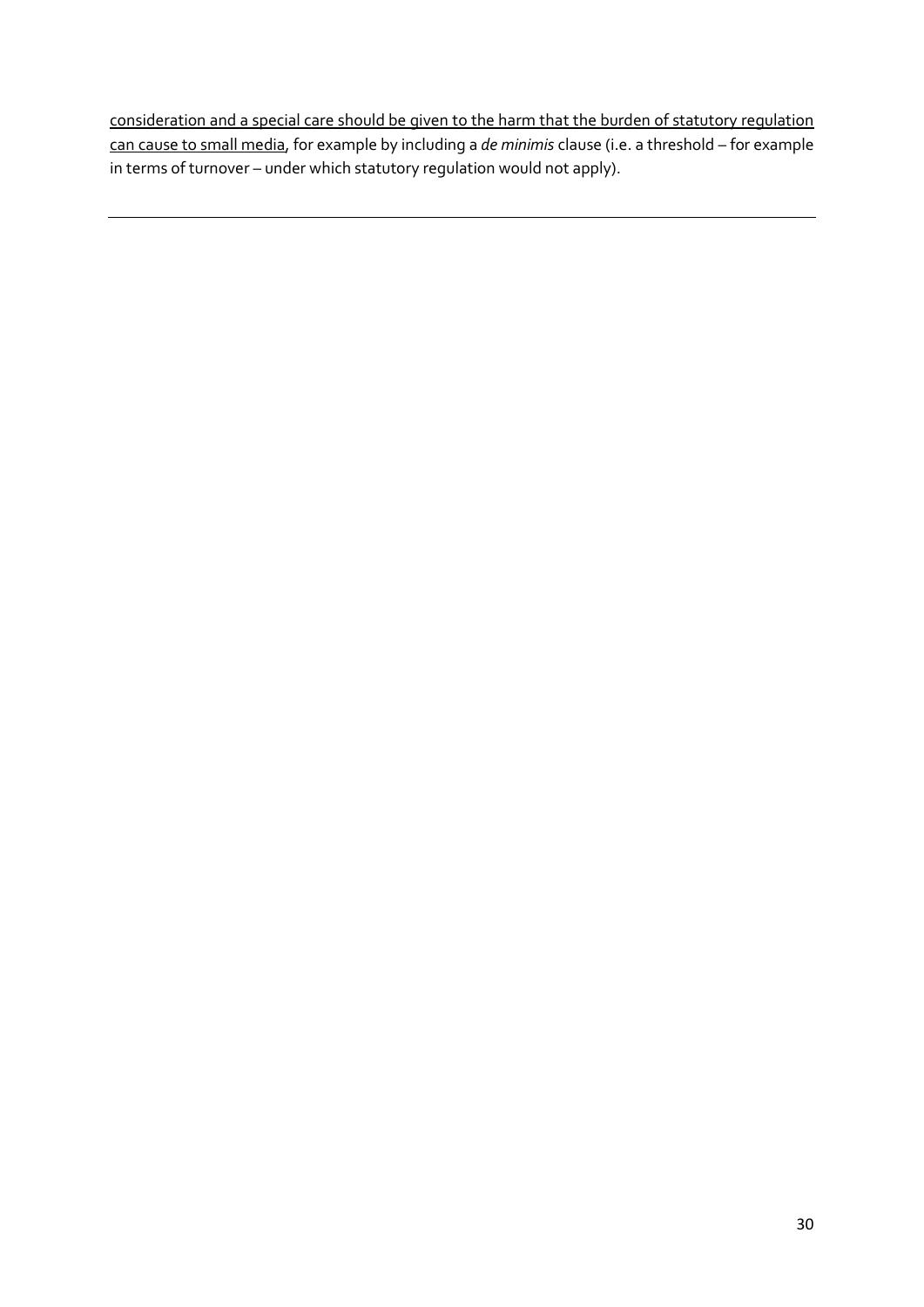# <span id="page-30-0"></span>**4. Bibliography**

Agcom (2010) *Delibera n. 607/10/CONS Regolamento in materia di fornitura di servizi di media audiovisivi a richiesta ai sensi dell'articolo 22-bis del Testo unico dei servizi di media audiovisivi e radiofonici.* 

Agency for Audio and Audiovisual Media Services (2016) *Agency's Stance regarding the Obligation to Conduct Monitoring of Election Media Coverage by Internet Portals.*

Article 19 (2005) *Freedom and accountability: safeguarding free expression through media selfregulation.*

Commissariaat voor de Media (2011) *Regeling van het Commissariaat voor de Media van 22 september 2011 houdende beleidsregels omtrent de classificatie van commerciele mediadiensten op aanvraag zoals bedoeld in artikel 1.1, eerste lid, van de Mediawet 2008 (Beleidsregels classificatie commerciele mediadiensten op aanvraag 2011).*

Conpolicy (2015) *Key points of a digital regulatory policy, Recommendations to improve the conditions for effective coregulation in the information society*.

Conseil supérieur de l'audiovisuel (2012) *Recommandation relative au périmètre de la régulation des services de médias audiovisuels.*

Council of Europe – Conference of Ministers responsible for Media and Information Society (2013) *Resolution on preserving the essential role of media in the digital age.*

Council of Europe – Committee of Ministers (2011) *Recommendation CM/Rec(2011)7 to member states on a new notion of media.*

Council of Europe – Committee of Ministers (2011) *Recommendation CM/Rec(2011)8 to member States on the protection and promotion of the universality, integrity and openness of the Internet.*

Council of Europe – Committee of Ministers (2015) *Recommendation CM/Rec(2015)6 on the free, transboundary flow of information on the Internet.*

Council of Media Ethics of Macedonia (2017) *Self-regulation or regulation of internet media in Macedonia*.

Court of Justice of the European Union (2015) *New Media Online v Bundeskommunikationssenat*, Case C-347/14, Judgment of 21 October 2015.

Court of Justice of the European Union (2018) *Peugeot Deutschland v Deutsche Umwelthilfe*, Case C-132/17, Judgment of 21 February 2018.

Directive 2010/13/EU of the European Parliament and of the Council of 10 March 2010 on the coordination of certain provisions laid down by law, regulation or administrative action in Member States concerning the provision of audiovisual media services (Audiovisual Media Services Directive), codified version, OJ L 95/1.

Donev, Dejan (2017) *Review of experiences and practices of the international press councils*. Council of Media Ethics of Macedonia.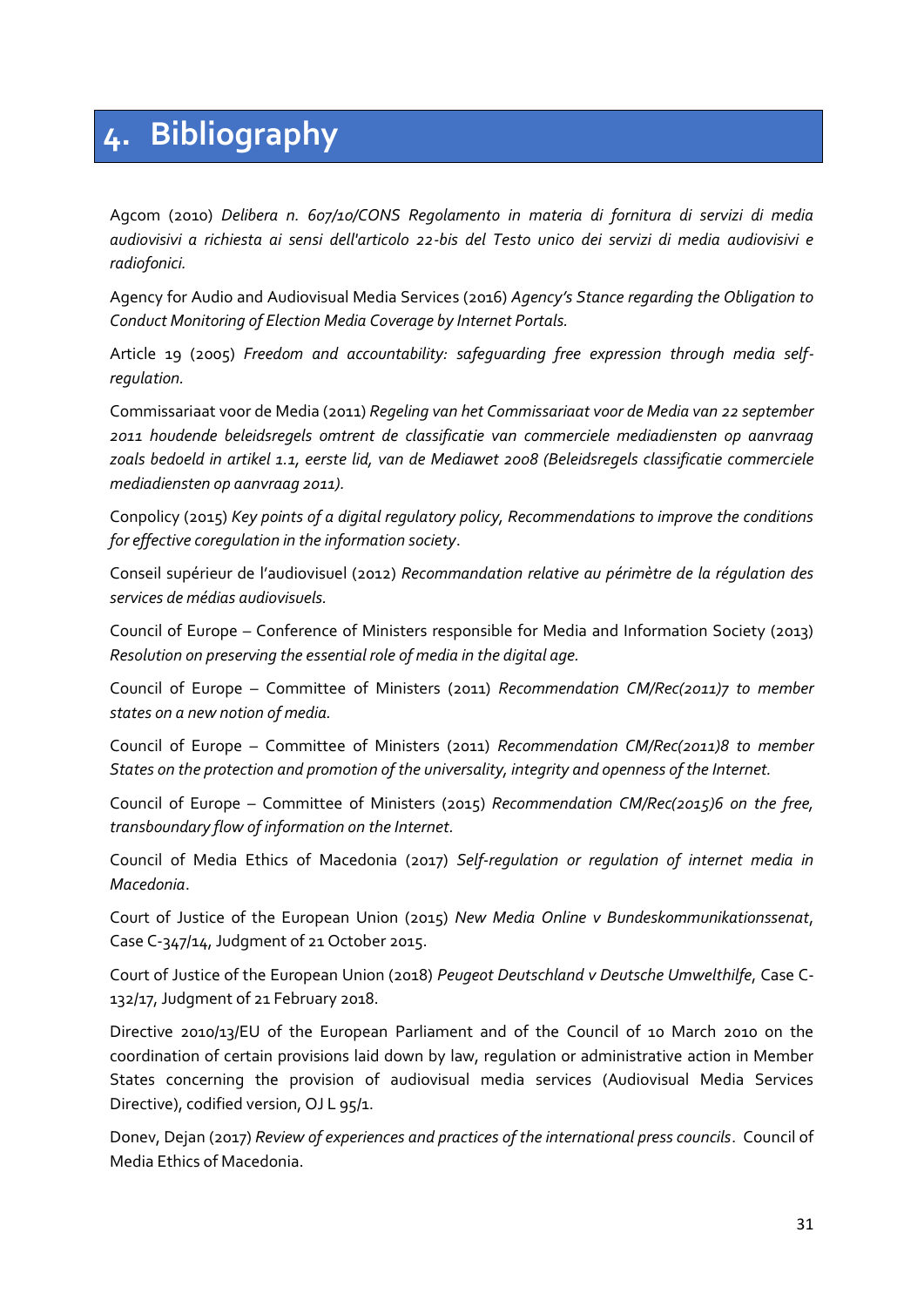EPRA (2011) *33rd EPRA meeting – Plenary session – Content Regulation and new Media: Exploring Regulatory Boundaries between Traditional and new Media.*

EPRA (2012) *35th EPRA meeting – Plenary Session – New Media & Regulation: Towards a Paradigm Shift? New Services and Scope: "What's in, what's out Revisited"*

ERGA (2015) *Report on material jurisdiction in a converged environment.*

European Audiovisual Observatory (2013) *IRIS plus 2013-4, What Is an On-demand Service?*

European Audiovisual Observatory (2016) *IRIS plus 2016-1, On-demand services and the material scope of the AVMSD.*

European Commission (2011) *Communication to the European Parliament, the Council, the European economic and social Committee and the Committee of the Regions, A renewed EU strategy 2011-14 for Corporate Social Responsibility*. COM(2011) 681 final.

European Commission (2013a) *Principles for better self- and co-regulation.*

European Commission (2013b) *A free and pluralistic media to sustain European democracy, report of a high level group of experts on media freedom and pluralism.*

European Commission (2014) *DG Enlargment Guidelines for EU support to media freedom and media integrity in enlargement countries, 2014-2020.*

European Court of Justice, *Peugeot Deutschland GmbH v Deutsche Umwelthilfe eV*, Case C-132/17, Judgment of 21 February 2018.

European Parliament, Council & Commission (2003) *Interinstitutional Agreement on better lawmaking*. 2003/C 321/01.

Fielden, Lara (2011) *Regulating for Trust in Journalism Standards, regulation in the age ofblended media.* Oxford: Reuters Institute for the Study of Journalism.

Hans-Bredow-Institut (2006) *Study on co-regulation measures in the media sector*.

High Level Group on Media Freedom and Pluralism (2013) *A free and pluralistic media to sustain European democracy.*

Hodžić, Sanela (2015) Western Balkans. How funding crisis overshadows media and self-regulation. In *The Trust Factor. An EJN Review of Journalism and Self-Regulation*, ed. Aidan White, United Kingdom: Ethical Journalism Network.

Hulin Adeline (2013) *Perspectives et limites de l'autorégulation des médias en Europe: Essai sur les consitions d'exercice de la liberté d'informer à l'ère du numérique.* Paris II Panthéon-Assas.

Hulin, Adeline (2014a) *Statutory media self-regulation: beneficial or detrimental for media freedom?*. EUI Working Papers RSCAS 2014/127.

Hulin, Adeline (2014b) L'autorégulation des médias: Glaive ou bouclier pour la liberté? In *La Revue Européenne des Médias*, n°30-31.

Kleinsteuber, Hans J. (2004) *The internet between regulation and governance.*

Kommunikationsbehörde Austria (2012) *Bescheid KOA 1.95 0/12-048 Auf Antrag der New Media Online GmbH.*